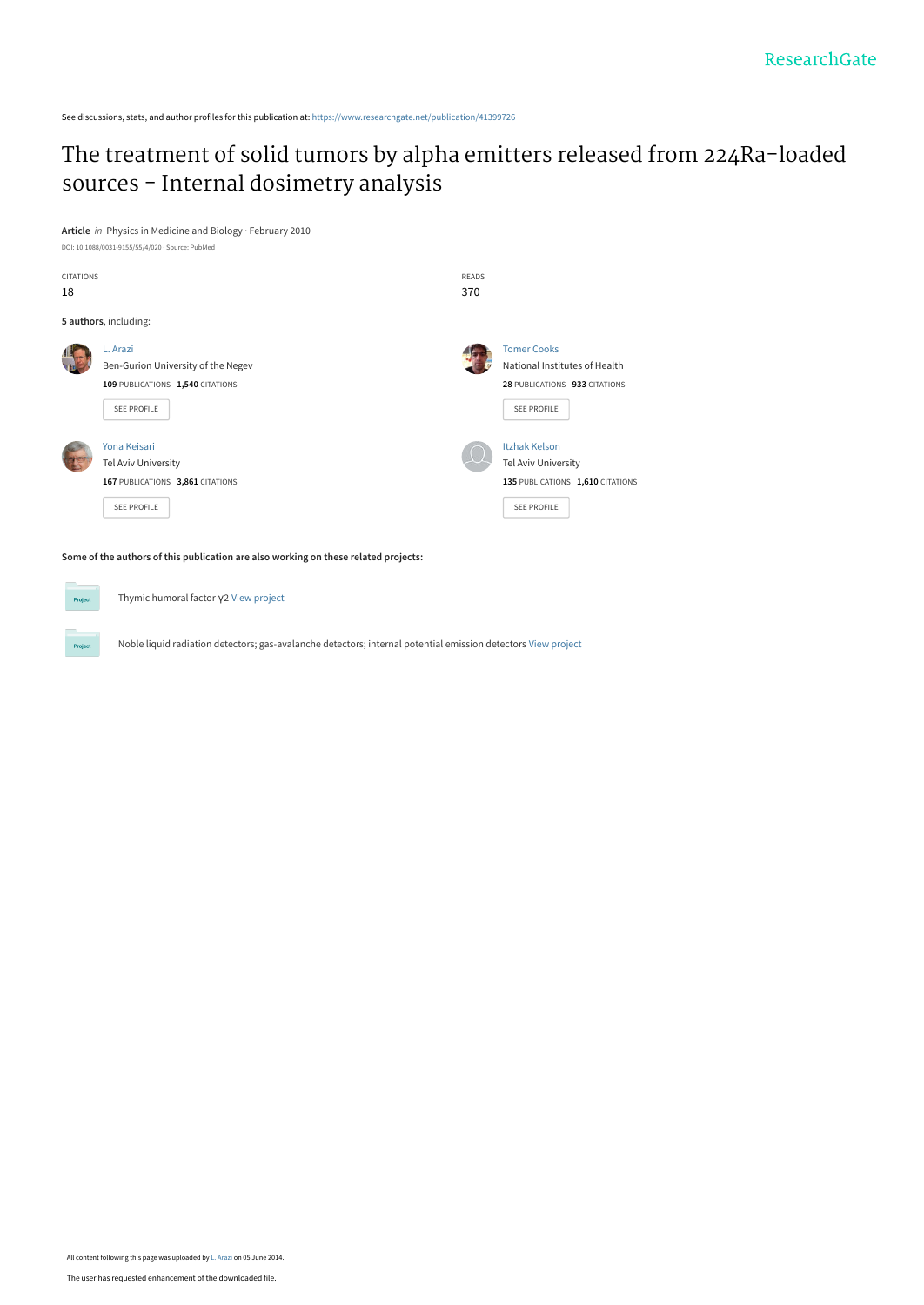[Home](http://iopscience.iop.org/) [Search](http://iopscience.iop.org/search) [Collections](http://iopscience.iop.org/collections) [Journals](http://iopscience.iop.org/journals) [About](http://iopscience.iop.org/page/aboutioppublishing) [Contact us](http://iopscience.iop.org/contact) [My IOPscience](http://iopscience.iop.org/myiopscience)

The treatment of solid tumors by alpha emitters released from <sup>224</sup>Ra-loaded sources—internal dosimetry analysis

This content has been downloaded from IOPscience. Please scroll down to see the full text. 2010 Phys. Med. Biol. 55 1203 (http://iopscience.iop.org/0031-9155/55/4/020)

View [the table of contents for this issue](http://iopscience.iop.org/0031-9155/55/4), or go to the [journal homepage](http://iopscience.iop.org/0031-9155) for more

Download details:

IP Address: 41.78.26.154 This content was downloaded on 14/10/2013 at 00:14

Please note that [terms and conditions apply.](iopscience.iop.org/page/terms)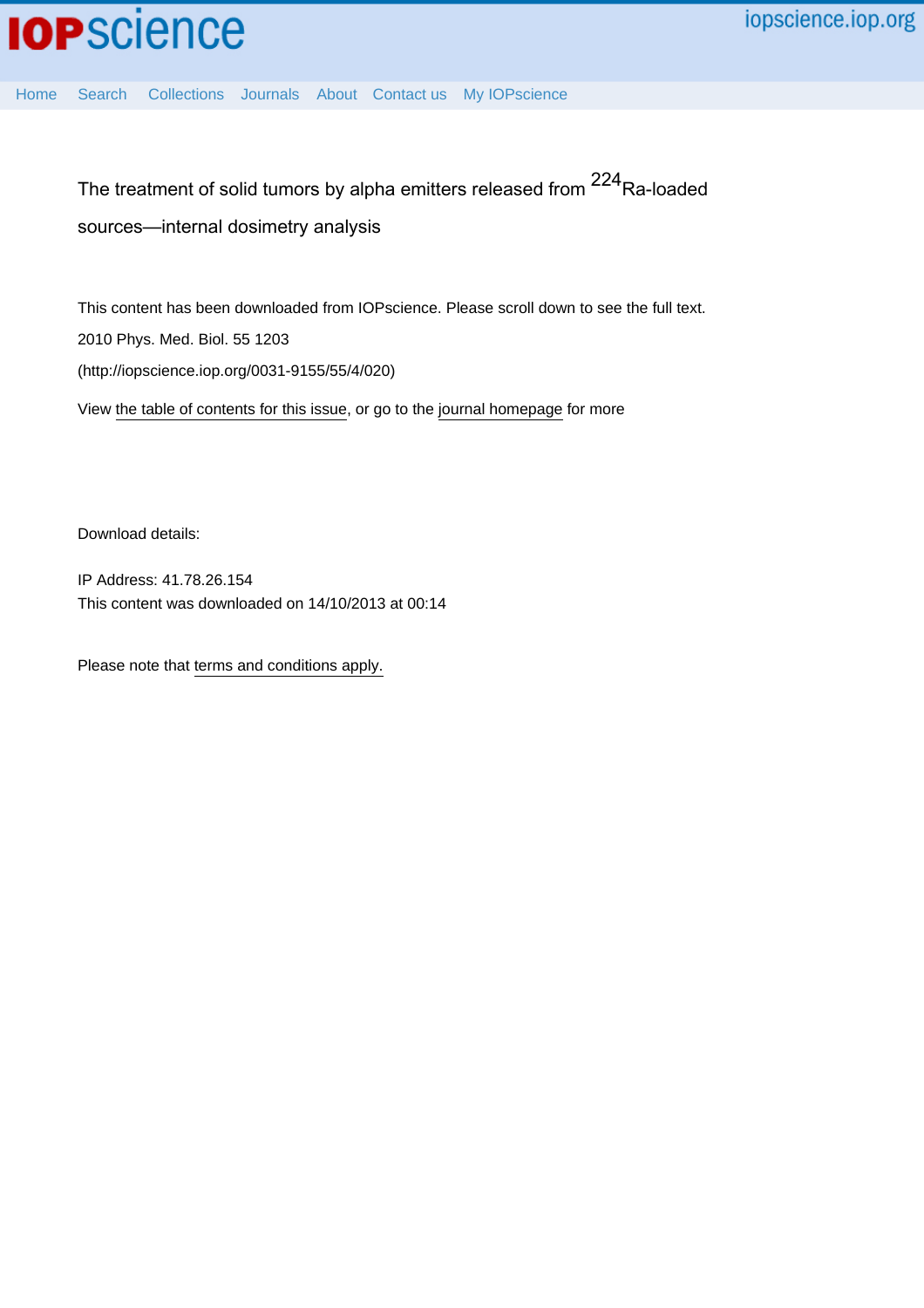Phys. Med. Biol. **55** (2010) 1203–1218 [doi:10.1088/0031-9155/55/4/020](http://dx.doi.org/10.1088/0031-9155/55/4/020)

## **The treatment of solid tumors by alpha emitters released from 224Ra-loaded sources—internal dosimetry analysis**

## **L** Arazi<sup>1,2,4</sup>**, T** Cooks<sup>3</sup>**, M** Schmidt<sup>1</sup>**, Y** Keisari<sup>3</sup> and I Kelson<sup>1,2,5</sup>

<sup>1</sup> School of Physics and Astronomy, Raymond and Beverly Sackler Faculty of Exact Sciences, Tel Aviv University, Tel Aviv 69978, Israel

<sup>2</sup> Althera Medical Ltd, Tel Aviv, Israel

<sup>3</sup> Department of Clinical Microbiology and Immunology, Sackler Faculty of Medicine, Tel Aviv University, Tel Aviv 69978, Israel

E-mail: [kelson@post.tau.ac.il](mailto:kelson@post.tau.ac.il)

Received 13 September 2009, in final form 30 December 2009 Published 2 February 2010 Online at [stacks.iop.org/PMB/55/1203](http://stacks.iop.org/PMB/55/1203)

#### **Abstract**

Diffusing alpha-emitters radiation therapy (DART) is a proposed new form of brachytherapy, allowing the treatment of solid tumors by alpha particles. DART utilizes implantable sources carrying small activities of radium-224, which continually release into the tumor radon-220, polonium-216 and lead-212 atoms, while radium-224 itself remains fixed to the source. The released atoms disperse inside the tumor by diffusive and convective processes, creating, through their alpha emissions, a high-dose region measuring several mm in diameter about each source. The efficacy of DART has been demonstrated in preclinical studies on mice-borne squamous cell carcinoma and lung tumors and the method is now being developed toward clinical trials. This work studies DART safety with respect to the dose delivered to distant organs as a result of lead-212 leakage from the tumor through the blood, relying on a biokinetic calculation coupled to internal dose assessments. It is found that the dose-limiting organs are the kidneys and red bone marrow. Assuming a typical source spacing of ∼5 mm and a typical radium-224 activity density of 0.4–0.8 MBq  $g^{-1}$  of tumor tissue, it is predicted that tumors weighing up to several hundred grams may be treated without reaching the tolerance dose in any organ.

**S** This article has associated online supplementary data files

0031-9155/10/041203+16\$30.00 © 2010 Institute of Physics and Engineering in Medicine Printed in the UK 1203

<sup>4</sup> Present address: Chemical Physics Department, Faculty of Chemistry, Weizmann Institute of Science, Rehovot 76100, Israel.

Author to whom any correspondence should be addressed.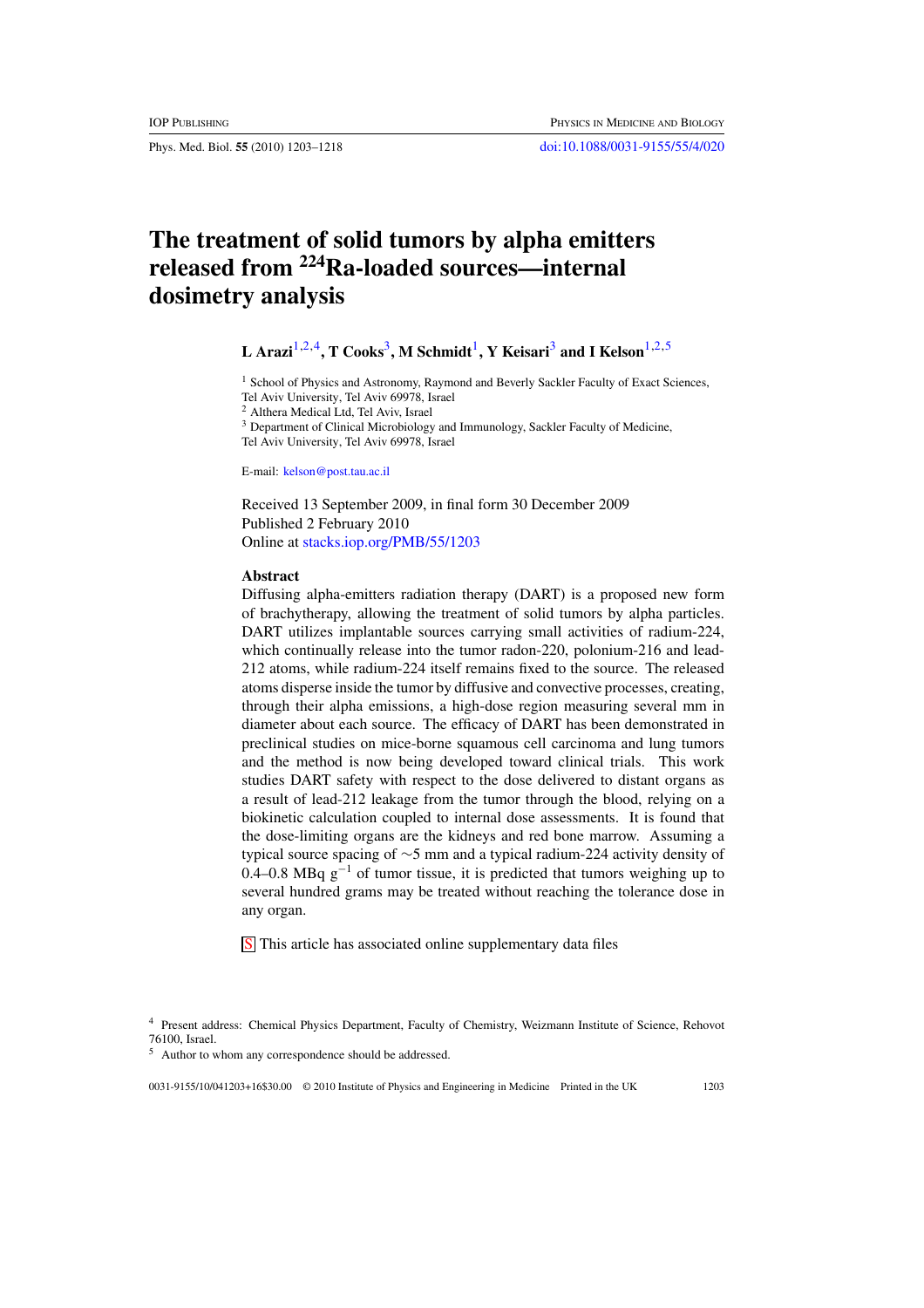## **1. Introduction**

Alpha particles, being a form of high linear energy transfer (LET) radiation, are highly effective against cancer cells. Their cell inactivation ability, usually requiring only a few hits to the nucleus, remains largely unchanged in hypoxic cells and is significantly less sensitive to dose rate and cell age variations than that of low-LET radiation (Barendsen *et al* [1966,](#page-16-0) Bedford and Mitchell [1973,](#page-16-0) Goodhead [1999,](#page-16-0) Hall [1994](#page-16-0)). In addition, the 50–100  $\mu$ m range of alpha particles in tissue may, in principle, guarantee that healthy tissue lying outside the target zone is spared.

The use of alpha radiation is presently investigated in preclinical settings and clinical trials as a means for treating malignancies characterized by single tumor cells in the circulation, micrometastases or microscopic cell clusters, utilizing monoclonal antibodies or peptides tagged with alpha emitters as targeting vectors (Allen [2006](#page-16-0), Brechbiel [2007](#page-16-0), Chérel *et al* 2006, Jurcic [2005,](#page-16-0) Kneifel *et al* [2006,](#page-16-0) Schmidt *et al* [2004\)](#page-16-0). Such treatments, generally termed alpharadioimmunotherapy, have—potentially—a higher therapeutic index than targeted therapies utilizing beta emitters. However, largely because of its short range, the treatment of solid tumors is widely considered to lie outside the scope of alpha-particle irradiation (Allen [2006](#page-16-0), Couturier *et al* [2005](#page-16-0), Kennel *et al* [1999](#page-16-0), Mulford *et al* [2005,](#page-16-0) Zalutsky [2006\)](#page-17-0).

In previous publications (Arazi *et al* [2007](#page-16-0), Cooks *et al* [2008](#page-16-0), [2009a](#page-16-0), [2009b\)](#page-16-0), we described a proposed new form of brachytherapy, which allows the treatment of solid tumors by alpha particles. The method, named diffusing alpha-emitters radiation therapy (DART), relies on the utilization of implantable radioactive sources which carry small activities of radium-224  $(^{224}$ Ra, 3.7 days of half-life), incorporated into their surface. When  $^{224}$ Ra decays, it emits into the tumor its short-lived progeny: radon-220  $(^{220}Rn, 55.6$  s half-life), polonium-216  $(^{216}Po,$ 0.15 s half-life) and lead-212  $(^{212}Pb, 10.64$  h half-life), which leave the source by virtue of their recoil energy. The released radionuclides spread by diffusive and convective processes in the vicinity of the source, leading to the formation of a continuous region of therapeutic high-LET dose through their alpha decays. <sup>220</sup>Rn and <sup>216</sup>Po contribute one alpha particle each (with respective energies of 6.29 MeV and 6.78 MeV). <sup>212</sup>Pb, a pure beta emitter, gives rise to a third alpha particle (with an average energy of 7.80 MeV) through its daughter bismuth-212  $(^{212}$ Bi, 60.6 min half-life) or granddaughter polonium-212  $(^{212}$ Po, 0.30  $\mu$ s half-life). <sup>212</sup>Bi either beta decays to  $^{212}$ Po with a branching ratio of 64.1%, or alpha decays to the pure beta emitter thallium-208 (<sup>208</sup>Tl, 3.05 min half-life) with a branching ratio of 35.9%. The chain ends with stable 208Pb.

Preclinical work on mice-borne squamous cell carcinoma (SCC) and lung tumors, of both murine and human origin, has shown that each source leads to extensive cell death over a region measuring several mm in diameter (Arazi *et al* [2007](#page-16-0), Cooks *et al* [2009b](#page-16-0)). Treatment of 6–7 mm diameter tumors by one or two sources was shown to result in pronounced tumor growth retardation (up to complete regression with no recurrence) and increased life expectancy, stemming from a decrease in lung metastases (Cooks *et al* [2008](#page-16-0), [2009b](#page-16-0)). The efficacy of the method was further improved when combined with chemotherapy (Cooks *et al* [2009a](#page-16-0)).

The preclinical success of DART forms a strong motivation for its investigation in clinical settings. Indeed, preparatory work for a clinical study, focusing on late-stage head and neck SCC patients, is currently underway. This calls for a thorough consideration of the safety aspects of the proposed method.

In conventional radiotherapy, the tumor dose is, in many cases, limited by the need to avoid collateral damage to nearby tissue. In DART, however, it is anticipated that the rapid fall-off of the radiation field with the distance from the source will lead to a highly localized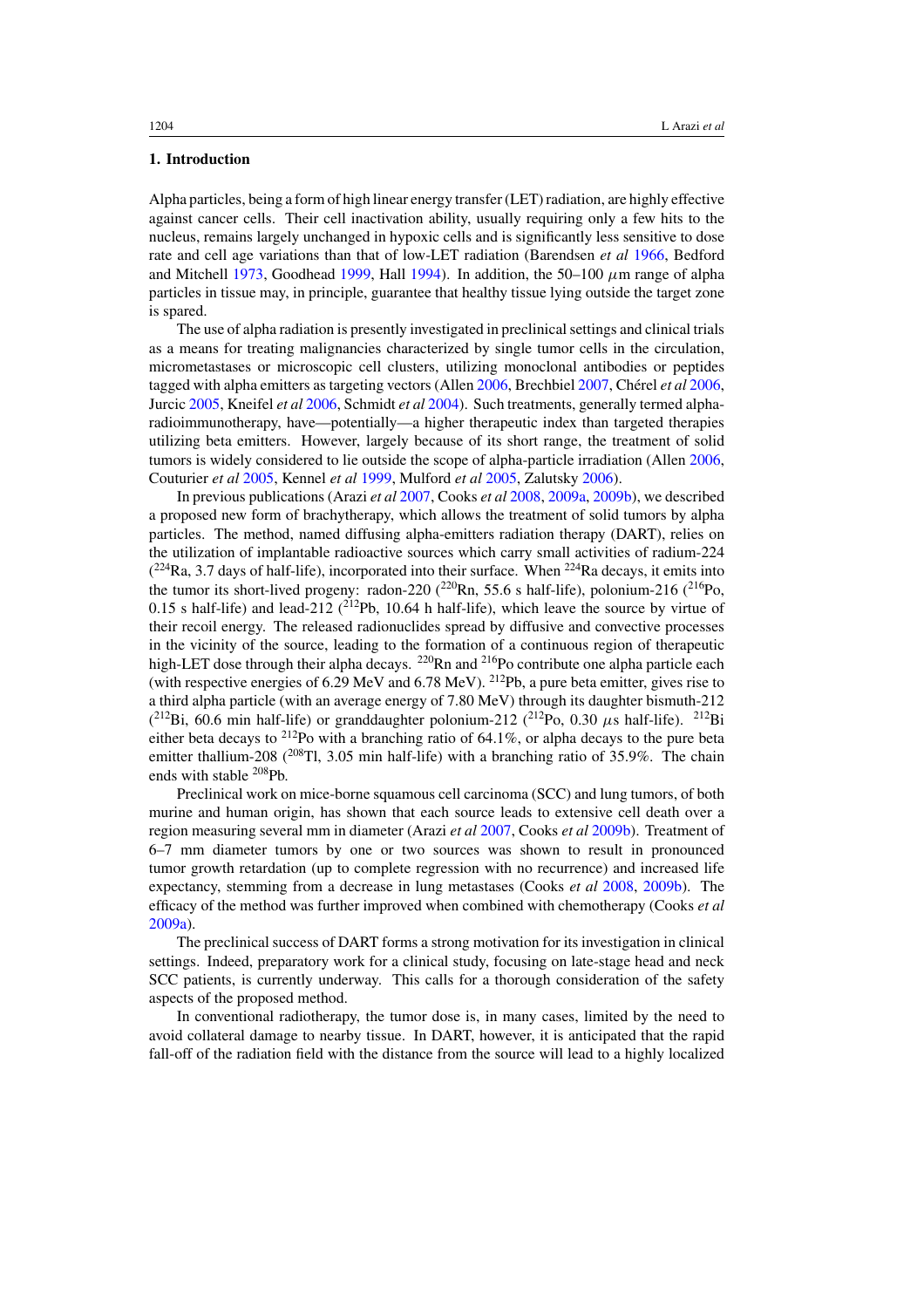tumor dose with minimal damage to adjacent healthy structures. Thus, the potentially limiting factor in DART is the dose delivered to distant organs as a result of radionuclide clearance from the tumor through the blood. This is the subject of the present work.

In principle, all of <sup>224</sup>Ra progeny released from the DART sources may leave the tumor through the blood and redistribute throughout the body. However, because of the short halflives of  $220$ Rn and  $216$ Po, it can be safely assumed that these two radionuclides decay entirely within the tumor.  $^{212}Pb$ , on the other hand, has a sufficiently long half-life to be partially taken out of the tumor, especially from well-vascularized regions that are more likely to be found near the tumor periphery, carrying with it its alpha-emitting daughters  $^{212}$ Bi and  $^{212}$ Po. As for <sup>224</sup>Ra, the DART source production method limits the <sup>224</sup>Ra activity which may be inadvertently shed from the source to a negligible fraction of the total source activity (less than about 0.5%). Thus, this effect is of little practical importance and will not be considered here.

This paper is organized as follows. We begin with a short survey of previously published preclinical results, which pertain to 212Pb leakage from DART-treated tumors and its subsequent uptake in distant organs. Noting the different macroscopic kinetics of lead in mice and man, we then turn to a theoretical approach based on established biokinetic models for lead and bismuth and the MIRD (Medical Internal Radiation Dose) scheme to estimate the organ dose in DART treatments to humans. The results of the combined biokinetic internal dose calculations are then compared to tolerance dose data to estimate the range of applicability of the DART method in terms of the maximal 224Ra activity which may be safely administered to human tumors.

## **2. Preclinical data**

Preclinical data on murine SCC tumors (as well as on a wide range of other cell lines, as will be discussed in a separate publication) show that <sup>212</sup>Pb indeed leaves the tumor through the blood and distributes throughout the body in varying concentrations (Arazi *et al* [2007](#page-16-0)). It was demonstrated that, for sources placed in the tumor center, the fraction of <sup>212</sup>Pb activity leaving the tumor varies with tumor size, decreasing from 80–90% for small tumors (∼0.1 g, <sup>∼</sup>4–6 mm diameter) to 10–15% in large tumors (∼2 g, 15–20 mm diameter). 212Pb leaking from the tumors was found in all measured organs, in varying amounts which generally decreased with tumor mass. The largest <sup>212</sup>Pb concentration was detected, in all cases, in the kidneys, followed by the liver, where the <sup>212</sup>Pb concentration was about five times lower. <sup>212</sup>Pb concentrations in other organs were lower by a factor of 10–100 compared to the kidneys. Blood samples taken from treated animals showed that the overall blood content of  $^{212}Pb$ was  $1-7\%$  of the entire <sup>212</sup>Pb activity leaving the tumor, with more than 95% of the activity in the red blood cells (RBCs). Samples taken from adjacent tissue (in particular, the tumor bedding) contained minute <sup>212</sup>Pb activities, with the same typical concentration found in other soft tissues (a few percent of the kidney concentration). Measurements of the activity ratio of  $2^{12}$ Bi and  $2^{12}$ Pb in DART-treated SCC tumors showed that the two nuclides are essentially in secular equilibrium throughout the tumor volume (activity ratio of  $1.0 \pm 0.1$ ).

## **3. Theoretical analysis**

The biokinetics of lead in man is very different from that of mice. In particular, whereas in DART-treated mice the blood contains only a few percent of the total lead activity outside of the tumor, in humans ∼55% of intravenously injected lead is known to reside in the blood (Leggett [1993](#page-16-0)). Thus, in order to estimate organ doses in future DART treatments, we adopt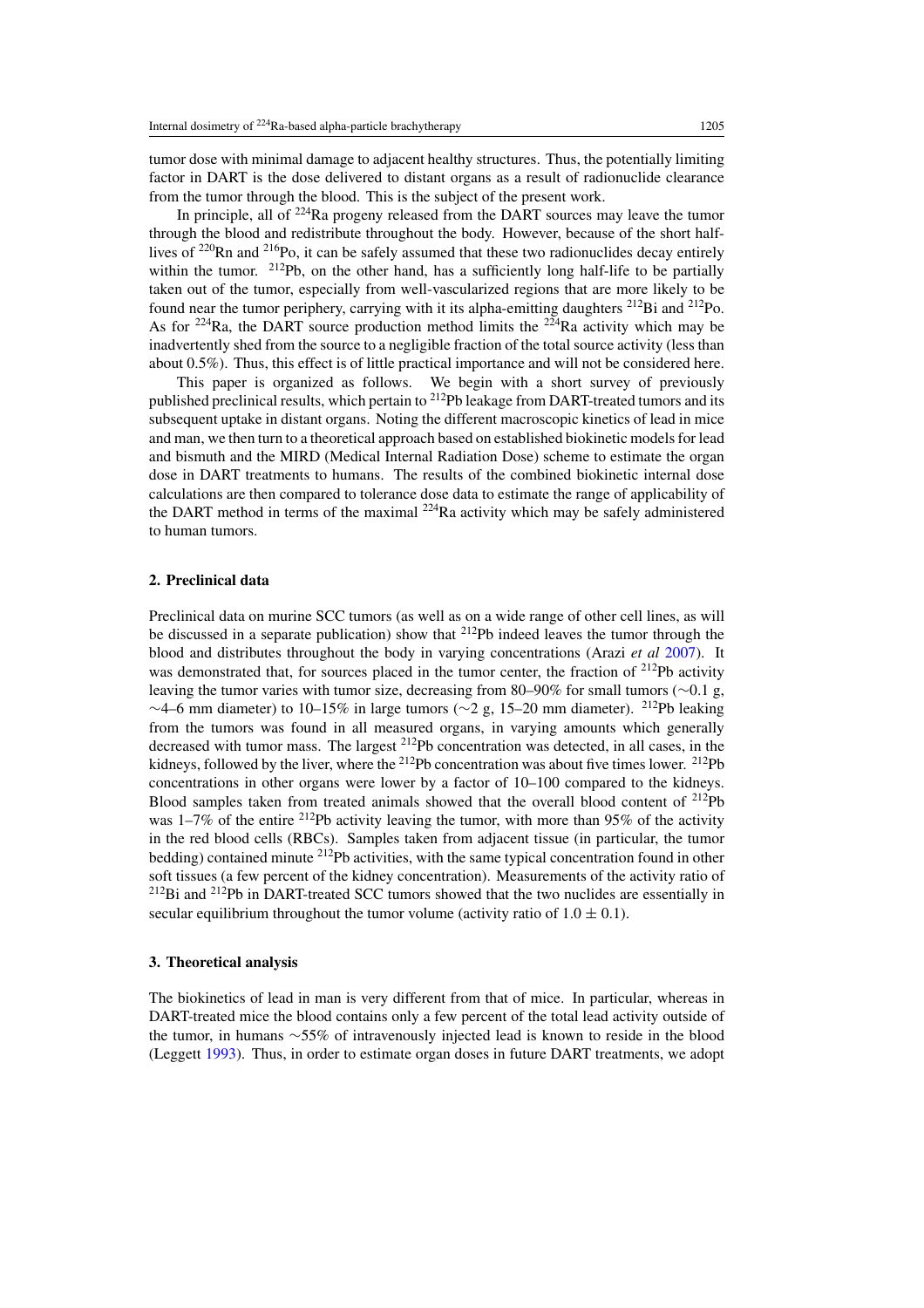a theoretical approach, relying on established biokinetic models for humans. The preclinical data from mice thus serve to demonstrate that <sup>212</sup>Pb indeed leaves the tumor through the blood, that the leaking fraction depends on the tumor size (or, more likely, on the distance between the source and vascularized regions near the tumor periphery) and that 212Bi and 212Pb are macroscopically close to secular equilibrium inside the tumor. The results of the biokinetic calculations (which pertain to <sup>212</sup>Pb, <sup>212</sup>Bi, <sup>212</sup>Po and <sup>208</sup>Tl) are then used—following careful allocation of cumulated activities to specific organs—as an input to a dosimetric calculation based on the MIRD scheme (Stabin [2006](#page-16-0)).

## *3.1. Biokinetic model*

Internal dosimetry estimates for DART rely on the age-specific biokinetic models for lead and bismuth developed by the International Commission on Radiological Protection (ICRP), based on an ensemble of data comprising experimental studies, long-term balance studies and autopsy measurements on humans and large animals (ICRP [1993](#page-16-0), Leggett [1993\)](#page-16-0). The model employed in the present work focuses on adults, but can be easily extended to all ages using the parameter values given in ICRP Publication 67 (ICRP [1993\)](#page-16-0).

The compartments and transfer rates of the ICRP model were set by the commission (based on earlier work by Leggett [\(1993](#page-16-0))) to reproduce the experimentally observed biokinetic behavior of lead, whose gross properties are as follows. Twenty-four hours after intravenous injection of radioactive lead into adult humans, the blood, liver, skeleton and kidneys contain, respectively, about 55%, 15%, 10–15% and 5% of the total lead activity in the body. Most of the remainder is associated with other soft tissue, with 3–6% excreted during the first day. Within several hours after injection, more than 99% of the lead activity in blood is associated with the RBCs, which return lead to the plasma with a half-time of a few days. Lead is lost from the liver and kidneys with apparent half-times of several weeks. A gradual loss of lead from the RBCs, liver and other soft tissues over the first few weeks can be accounted for by a slow release in urine and feces and a continual increase in skeletal lead (ICRP [1993\)](#page-16-0).

Since dose delivery in DART is governed by the 3.7 days of half-life of  $^{224}$ Ra (75% of the dose is delivered within the first week), some of the transfer rates included in the ICRP model are too long to be of practical importance in this context. Thus, a simpler version of the ICRP model for lead was adopted, in which transfer routes for which the mean transfer time (the reciprocal of the transfer rate) was longer than 40 days were eliminated and some of the compartments and transfer routes were unified. The modified ICRP model is shown in figure [1,](#page-6-0) which also includes the values assigned to all transfer rates (in d−<sup>1</sup> ). The major compartments in this model are the blood, skeleton, liver, kidneys and other soft tissues. The blood compartment is divided into plasma and RBCs. The skeleton is divided into cortical and trabecular bone compartments, each divided into a surface and volume sub-compartments (the division into exchangeable and non-exchangeable components included in the original ICRP model was discarded, because of the slow associated turnover rates). The liver and kidneys are each described as a single compartment (unlike the original ICRP model which includes two sub-compartments for both organs). The large soft tissue compartment is divided into two (rather than three) sub-compartments with different turnover rates (rapid*/*slow denoted by STR and STS, respectively). The model includes lead transfer to and inside the gastrointestinal (GI) tract, here explicitly divided into the small intestine, upper and lower large intestines. Lead excretion through the urine, feces and sweat is described as in the ICRP model (excretion in hair and nails is too slow to be of importance for DART). In order to avoid unrealistic estimates concerning the dose to the urinary bladder wall, the model includes lead transfer from the urinary bladder contents to urine. When applied to DART, the results of the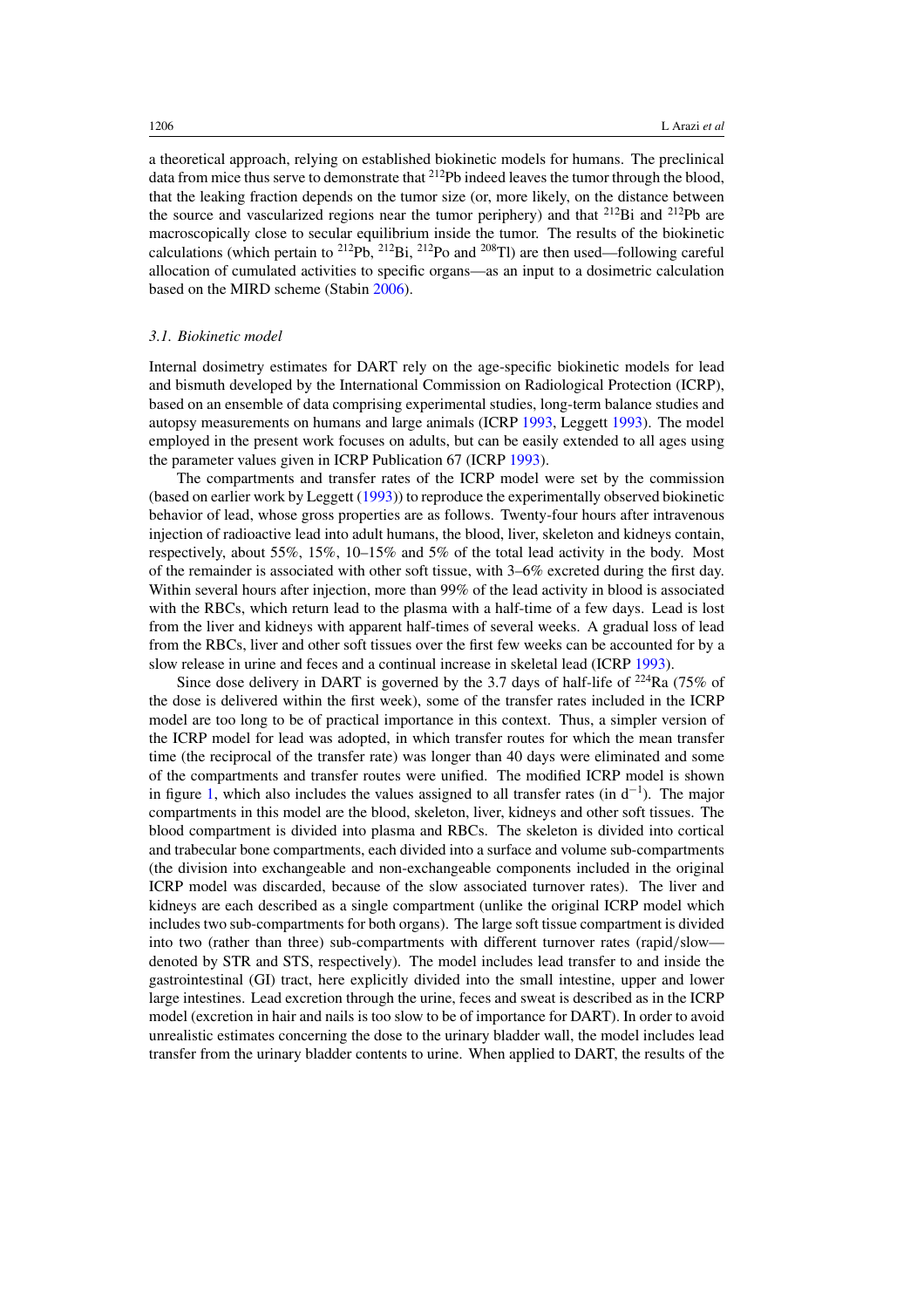<span id="page-6-0"></span>

**Figure 1.** Block diagram of the biokinetic lead model, including the numerical values of the transfer rates (in  $d^{-1}$ ).

simplified version of the ICRP model (regarding the cumulated organ activities and doses) were found to be within 1% of those of the original ICRP model and within ∼10% of the original Leggett's model.

In order to simulate the temporal behavior of  $2^{12}Pb$  uptake in the model compartments during the course of a DART treatment, the tumor is represented as a separate unit. The implanted 224Ra sources feed the tumor with 212Pb, which subsequently enters the blood at a rate that depends on the assumed <sup>212</sup>Pb leakage probability  $P_{\text{leak}}$  (Pb) (the probability that a  $2^{12}Pb$  atom released from the source decays outside of the tumor), as described in the appendix. For simplicity, we assume that the leakage probability—and hence the  $^{212}Pb$  clearance rate from the tumor—remains constant in time. We further assume that <sup>212</sup>Pb leaves the tumor in the plasma. The model, described in detail in the appendix, is implemented by numerically solving a set of coupled first-order linear ordinary differential equations with constant coefficients, governing the exchange of lead between all compartments.

Because of the need to account for possible redistribution of 212Bi relative to 212Pb throughout the body, a biokinetic model for  ${}^{212}$ Bi is solved concurrently with that of  ${}^{212}$ Pb. This model, described mathematically in the appendix, relies on the assumptions made in ICRP Publication 67. Bismuth is removed from all tissues (other than bone volume) to the plasma at a rate of 0.035 d<sup>-1</sup>. Of bismuth reaching the plasma, 35% goes to urine, 7% to the GI tract contents and subsequently to feces, 35% to the kidneys, 5% to the liver and 18% to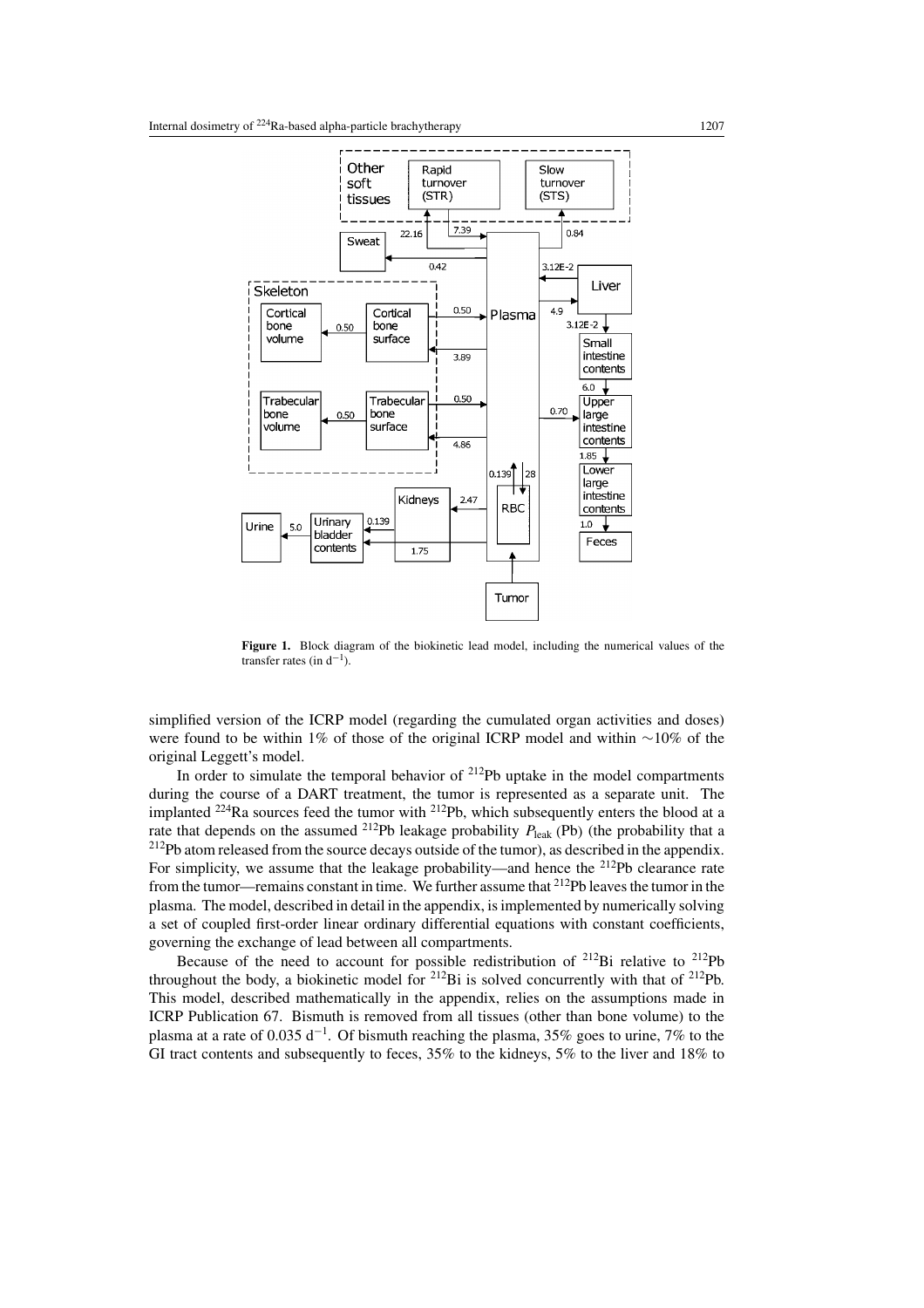other tissues (see further division below). The total rate of removal from the plasma is  $50 d^{-1}$ .  $^{212}$ Bi is generated by  $^{212}$ Pb decays in all compartments. Inside the bone volume, the  $^{212}$ Bi population is assumed to be governed by the decays of  $^{212}Pb$  and  $^{212}Bi$  itself with no exchange terms. Like 212Pb, 212Bi leaving the tumor is also assigned to the plasma. For simplicity, the average clearance time of <sup>212</sup>Bi from the tumor is assumed to be the same as that of lead. Note that since the preclinical data show that  $^{212}Bi$  is essentially in secular equilibrium with  $^{212}Pb$ inside the tumor, the average clearance time of bismuth from the tumor can be taken to be much longer than the  $^{212}$ Bi half-life (see the appendix). The  $^{212}$ Bi biokinetic model includes the same compartments as those of the simplified ICRP lead model, with the exception that the two soft tissue compartments are unified. Since the ICRP model for bismuth does not include specific reference to the transfer of bismuth from the kidneys to the urinary bladder contents, no such route is included in the model; rather, 212Bi is assumed to reach the urinary bladder contents directly from the plasma<sup>6</sup>. Transfer rates between the segments of the GI tract are assumed to be the same as in the lead model.

The ICRP did not address the question of bismuth exchange between the plasma and RBCs. Thus, as a working assumption, we take the transfer rate of bismuth from the RBCs to the plasma to be the same as that of lead, namely 0.139  $d^{-1}$  (corresponding to a half-time of 5 days). <sup>212</sup>Bi transfer from the plasma to the RBCs is assumed to be included in the 18% removed from the plasma to all tissues other than the urinary bladder, kidneys, liver and GI tract. The 18% is assigned as follows: 8.4% to RBCs (transfer rate 4.22 d<sup>-1</sup>), 6.9% to soft tissue (3.46 d<sup>-1</sup>), 1.5% to the trabecular bone surface (0.73 d<sup>-1</sup>) and 1.2% to the cortical bone surface (0.59  $d^{-1}$ ). The ratio between the transfer rates for these routes (which was not given by the ICRP) was taken, for simplicity, to be the same as for lead.

The two short-lived daughters of  $^{212}Bi$ ,  $^{212}Po$  and  $^{208}Ti$ , are assumed to be in secular equilibrium with their parent. Thus, their respective cumulated activities in each organ are 0.64 and 0.36 times that of  $^{212}$ Bi.

## *3.2. Allocation of cumulated activity to specific organs*

Aside from the liver and kidneys, the biokinetic model does not relate to specific soft-tissue organs. In order to calculate the dose to all organs included in the MIRD scheme, it is necessary to allocate cumulated activities from the biokinetic model compartments to each individual organ. Allocation is made from the soft tissue compartment (based on the organ mass and estimated total soft tissue mass) and from the blood (based on the blood volume in each organ). Organ masses—as used in the OLINDA*/*EXM computer code (Stabin *et al* [2005\)](#page-17-0)—were taken from Stabin and Siegel [\(2003](#page-17-0)) and blood volumes were taken from ICRP Publication 89 (ICRP [2002](#page-16-0)). Table S1 (in the supplementary online material available at [stacks.iop.org/PMB/55/1203/mmedia\)](http://stacks.iop.org/PMB/55/1203/mmedia) lists the organs for which the dose is calculated (along with their contents where applicable), their masses and blood volumes (% of total blood). The total body mass was taken as 73.7 kg (as in OLINDA*/*EXM) and the total blood mass as 5.6 kg (ICRP [2002](#page-16-0)).

The total mass of soft tissue (excluding the liver and kidneys) was calculated by subtracting their masses, the mass of dry skeleton and teeth (5.2 kg), the total mass of blood (5.6 kg) and the mass of stomach contents  $(0.26 \text{ kg})$ , GI tract contents  $(0.80 \text{ kg})$  and urinary bladder

<sup>6</sup> As noted above, the model includes two separate routes: one taking bismuth from the blood directly to the urinary bladder contents (neglecting the transit time through the kidneys) and the other from the blood to the kidneys without further transfer to urine. This is obviously an oversimplification, but the two routes work in opposite directions: the first tends to underestimate the kidney dose and the second to overestimate it. If one adopts the unrealistic assumption that all <sup>212</sup>Bi atoms leaving the blood go to the kidneys and remain there, the kidney dose is increased by 22%.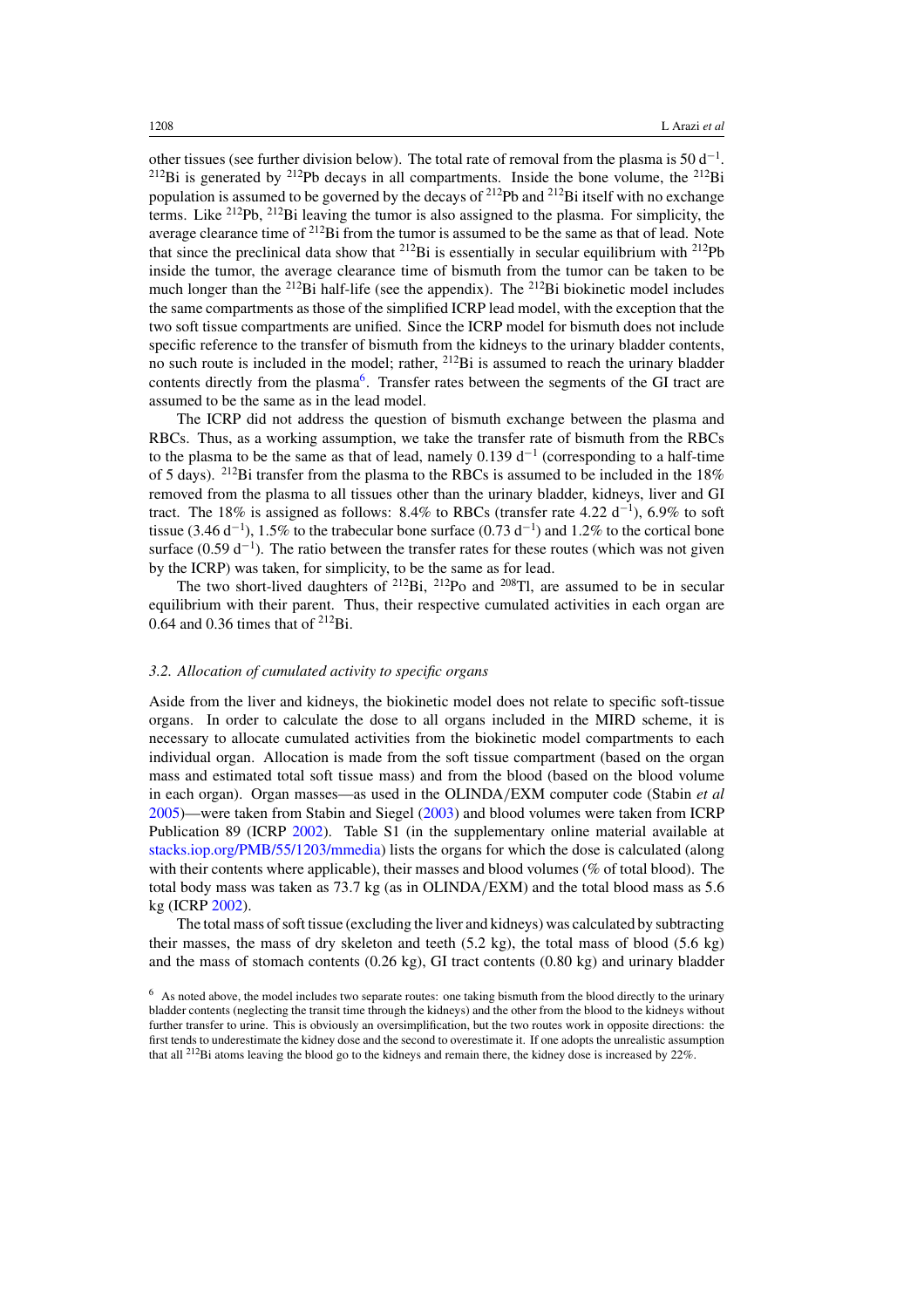contents (0.21 kg) from the total mass of the body (73.7 kg), giving  $M_{ST} = 59.4$  kg. For an organ of mass  $M_i$  (excluding the liver and kidneys), the cumulated activity of the  $k$ th isotope  $\tilde{A}_{k,i}$  was calculated by

$$
\tilde{A}_{k,i} = \frac{M_i}{M_{\text{ST}}} \tilde{A}_{k,\text{ST}} + f_{\text{BV},i} \tilde{A}_{k,\text{blood}} \tag{1}
$$

where  $f_{BV,i}$  is the blood volume in the *i*th organ and  $\tilde{A}_{k,ST}$  and  $\tilde{A}_{k,bload}$  are the cumulated activities of the *k*th isotope in the soft tissue and blood compartments, respectively (for lead,  $\tilde{A}_{\text{Pb,ST}} = \tilde{A}_{\text{Pb,STR}} + \tilde{A}_{\text{Pb,STS}}$ .  $\tilde{A}_{k,\text{blood}}$  is the sum of cumulated activities in the plasma and RBCs.

A few exceptions were dealt with differently. ICRP Publication 89 provides the blood volume for the stomach and esophagus together  $(1\%)$ . The blood volume allocated to the stomach wall was calculated as  $1\%$  times the mass of the stomach wall (158 g) divided by the sum of stomach wall mass and esophagus mass (40 g), giving 0.8%. Similarly, ICRP Publication 89 provides the blood volume of the entire large intestine (2.2%) without separating between its lower and upper parts (which are treated separately in the dosimetric calculation). The blood volumes for the walls of the upper and lower large intestine were calculated by their mass ratio, giving 1.25% for the former and 0.95% for the latter. The lungs are also treated in a special way. The total mass of the lungs (including blood) is given in Stabin and Siegel [\(2003](#page-17-0)) as 1.0 kg; of this ∼0.5 kg is contributed by the pulmonary blood. In order to allocate cumulated activity to the lungs, the net mass of lung tissue  $(0.5 \text{ kg})$  was used in equation  $(1)$ , rather than 1 kg.

In the bone compartments, the red bone marrow, which, as discussed below, appears to be the dose-limiting organ (along with the kidneys), was allocated 4% of the blood plus a contribution from the soft tissue compartment based on its mass (in practice, the latter contribution to the total red marrow dose was found to be negligible compared to that arising from the blood). The cortical bone blood fraction (0.8%) was assigned to the cortical bone volume compartment (representing the blood vessels of the Haversian system). The trabecular bone blood fraction (1.2%) was assigned, as a conservative measure, to the trabecular bone surface compartment.

Organs for which the blood volume was not given in ICRP Publication 89 (breasts, ovaries, uterus, thymus and gall bladder wall) were assigned cumulated activities from the blood (more accurately, from the fraction contained in small vessels, which forms 56.5% of the total blood (ICRP [2002\)](#page-16-0)), according to the ratio between their masses and the total soft tissue mass (soft tissue including the liver and kidneys).

#### *3.3. Internal dose assessment*

The dose to all organs is calculated by first setting the values for all input parameters: initial  $^{224}$ Ra activity administered to the tumor, effective  $^{212}$ Pb desorption probability from the source, average 212Pb leakage probability from the tumor and average clearance rate coefficient of  $212Bi$  from the tumor (see the appendix for the exact definition of all parameters). Based on these values, the biokinetic calculation determines the cumulated activities of  $212Pb$ ,  $212Bi$ ,  $212P<sub>O</sub>$  and  $208Tl$  in all model compartments, which are then divided between all organs. The alpha, beta and gamma doses to all organs are subsequently calculated following the MIRD scheme. The alpha and beta doses given below were calculated using an indigenous computer code and compared to results obtained by the OLINDA*/*EXM 1.1 code. The gamma doses were calculated by OLINDA*/*EXM 1.1 only. For standard organs, the alpha and beta doses were calculated by assuming that the entire alpha-particle energy, or the average beta energy, is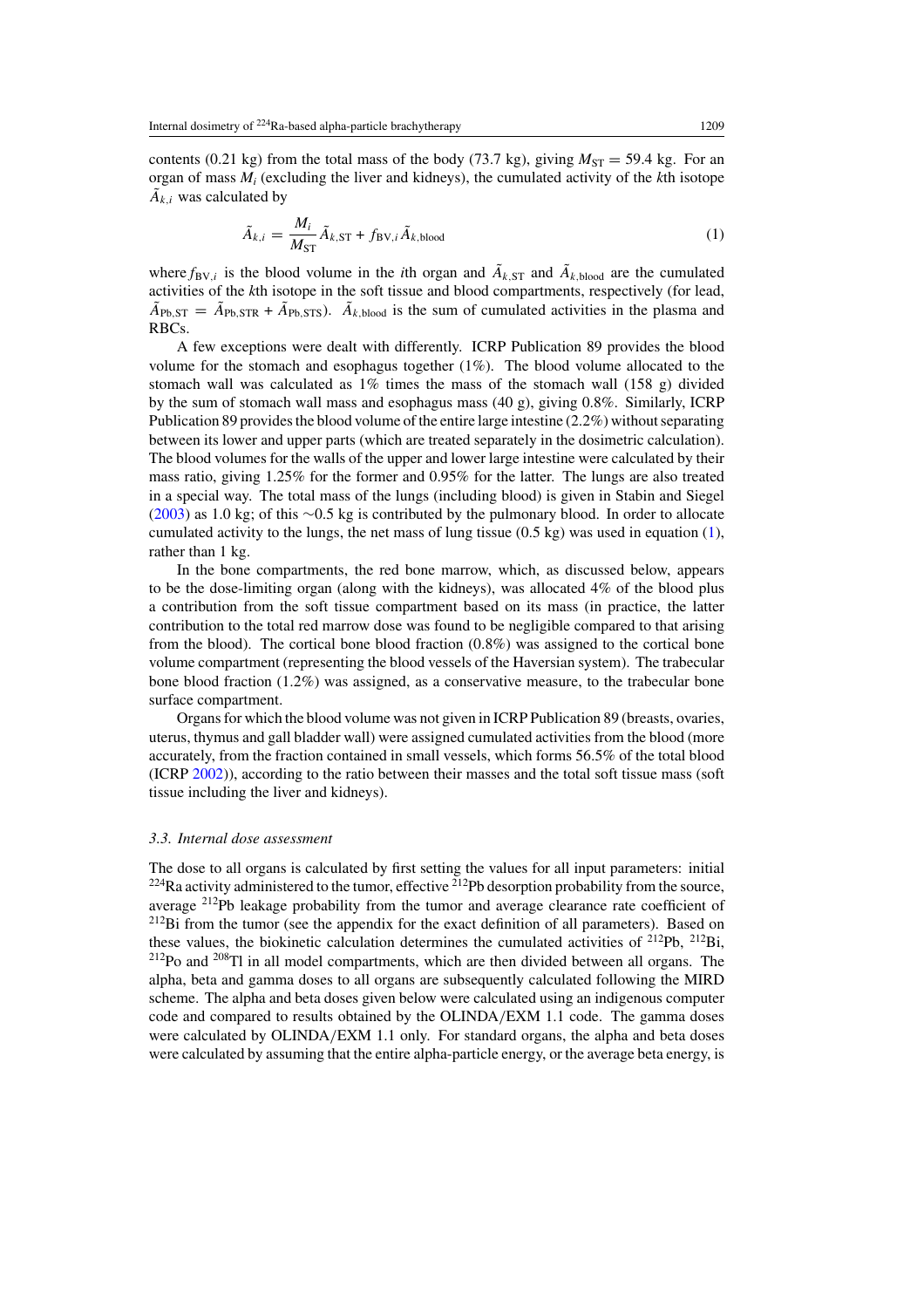deposited locally for each decay event (self-dose). For hollow organs, the dose to the wall was calculated by summing the self-dose of the wall and the contribution from the organ contents. The latter is given, according to the convention employed in the MIRD scheme, by

$$
D_{\text{wall}}\left(\text{wall} \leftarrow \text{contents}) = f_c \frac{\tilde{A}_{\text{contents}} \times E}{2M_{\text{contents}}}.\tag{2}
$$

For alpha particles a value  $f_c = 0.01$  was taken for the gall bladder, stomach, small and large intestines, while for the heart and urinary bladder wall a value  $f_c = 1$  was assumed, as in OLINDA/EXM 1.1 (Stabin [2009\)](#page-16-0). For beta particles a value  $f_c = 1$  was taken for all hollow organs (Stabin and Siegel [2003](#page-17-0)).

Alpha-particle absorbed fractions (Stabin and Siegel [2003](#page-17-0)) for the bone targets, the red bone marrow (RM) and bone surface (BS, the  $10 \mu m$  layer of osteogenic cells on the bone surface), were taken from OLINDA*/*EXM 1.1, with two modifications: (1) the absorbed fraction for alpha particles irradiating the bone surface from the red marrow was taken as 0.09 for all energies (as in Stabin and Siegel  $(2003)$  $(2003)$ ) and  $(2)$  the absorbed fractions for  $212$ Po were calculated by linear extrapolation to 8.79 MeV (OLINDA contains absorbed fractions for the range 3–8 MeV only). The absorbed fractions for beta particles were taken from Stabin and Siegel [\(2003\)](#page-17-0). The values used in this work for alpha particles are given in table S2 (in the supplementary online material available at [stacks.iop.org/PMB/55/1203/mmedia\)](http://stacks.iop.org/PMB/55/1203/mmedia).

## *3.4. Tolerance dose estimates*

The practical range of applicability of DART, in terms of the total  $^{224}$ Ra activity that can be safely administered to the patient, will be limited by the need to prevent clinically detrimental non-stochastic tissue reactions (i.e., deterministic tissue injury such as kidney failure), which may appear either shortly after the treatment or within a few months or years<sup>7</sup>. In order to estimate the tolerated  $224$ Ra activity, the calculated organ doses are combined with two additional data sets: a list of tolerance doses for all organs and a corresponding list of relative biological effectiveness (RBE) values. Tolerance doses were taken from ICRP Publication 41 (ICRP [1984](#page-16-0)). These correspond to the total gamma or x-ray doses, delivered in conventionally fractionated EBRT, that lead to tissue injury in 1–5% of the patients (a specific type of injury is considered for each organ, as detailed in table [2\)](#page-12-0). RBE values for deterministic effects were taken from ICRP Publication 58 (ICRP [1989](#page-16-0)). The values used in the analysis are those corresponding to the limit of vanishingly small doses (RBE*m*), based on the linear-quadratic model (ICRP [1989](#page-16-0)). Note that the data in ICRP Publication 58 refer to *in vitro* and *in vivo* animal experiments (mice and hamsters) using heavy ion beams—carbon, neon and argon. For the purpose of the present analysis, the reference RBE*<sup>m</sup>* values were taken for carbon ions beams with LET in the range 80–150 keV  $\mu$ m<sup>-1</sup> (operated at a 4 cm spread Bragg peak). In the cases where  $RBE<sub>m</sub>$  data were not available to the organ in question, the range 2–5 was adopted (being the observed range of RBE*<sup>m</sup>* values for deterministic effects for heavy ions). The alpha-particle tolerance dose for each organ was estimated by dividing the organ x-ray tolerance dose by the corresponding value of RBE*m*.

## **4. Results**

Figure [2](#page-10-0) shows the time-dependent <sup>212</sup>Pb activity in the major compartments of the biokinetic model. The 212Pb leakage probability was taken as 30% and the effective 212Pb desorption

<sup>7</sup> As discussed below, because of risk*/*benefit considerations, the induction of secondary cancer does not play a role in determining the tolerance dose.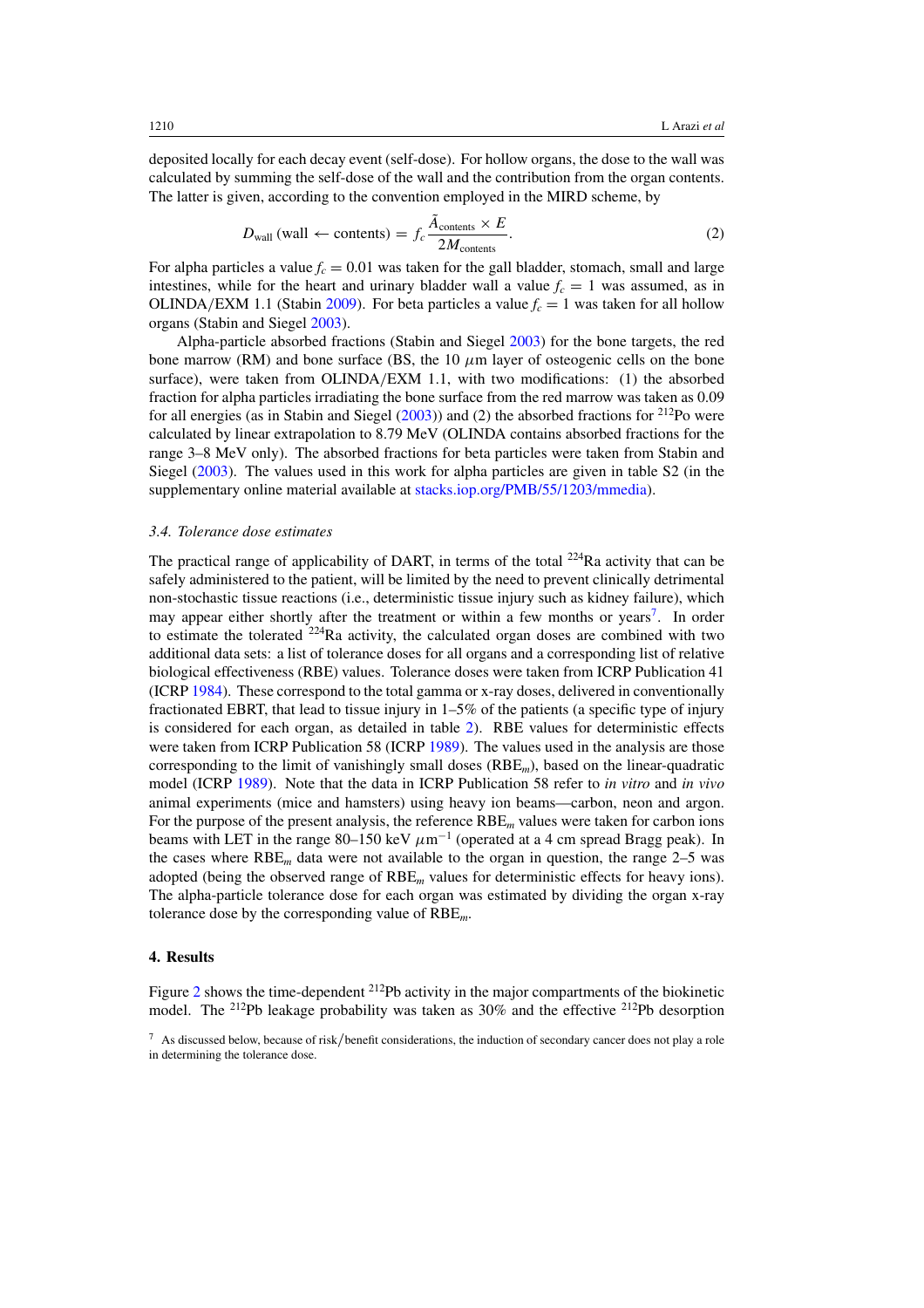<span id="page-10-0"></span>

Figure 2. Results of the biokinetic calculation: <sup>212</sup>Pb activity as a function of time in the blood, skeleton, liver and kidneys.

(This figure is in colour only in the electronic version)

probability was set at 0.55. The tumor was assumed to be a 4 cm diameter sphere with a specific density of 1 g cm<sup>-3</sup>. Based on the preclinical observation that a source carrying a typical activity of <sup>∼</sup>50–200 kBq (a few *<sup>μ</sup>*Ci) 224Ra creates, in SCC tumors, a 'kill region' measuring <sup>∼</sup>5 mm in diameter, we take, as a reference, a 224Ra activity density of 0.37 MBq (10  $\mu$ Ci) g<sup>-1</sup> of tumor tissue. For a 4 cm diameter spherical tumor, this translates to a total <sup>224</sup>Ra activity of 12.4 MBq (335  $\mu$ Ci). The <sup>212</sup>Pb activity in all organs reaches its maximal value about 2 days after treatment and is subsequently dominated by the exponential decay of <sup>224</sup>Ra. For  $t > 2$  days, the blood holds 56% of the total <sup>212</sup>Pb activity outside of the tumor, the skeleton 14%, liver 10%, kidneys 5% and all other soft tissues 9%. About 5% is excreted (4% in urine, 1% in sweat) and the remainder ∼1% is inside the GI tract contents or feces. Of lead residing in the blood, 95% are in the RBCs.

If one assumes that the removal time of bismuth from the tumor is the same as that of lead, the ratio of <sup>212</sup>Bi to <sup>212</sup>Pb cumulated activities inside the tumor is 0.96. With a <sup>212</sup>Pb leakage probability of 30%, this translates to an average ratio of 1.09 between the <sup>212</sup>Bi and <sup>212</sup>Pb cumulated activities across all other compartments. In most organs, the ratio between the cumulated activities of  $^{212}$ Bi and  $^{212}$ Pb is close to the average (within a few percent). Exceptions are those organs for which the transfer rates from the plasma are much higher for bismuth than for lead, namely the kidneys (17.5  $d^{-1}$  compared to 2.5  $d^{-1}$ ), urinary bladder contents (17.5 d<sup>-1</sup> compared to 1.75 d<sup>-1</sup>) and upper large intestine contents (3.5 d<sup>-1</sup> compared to 0.7 d<sup>-1</sup>). In all these organs, the <sup>212</sup>Bi activity is significantly higher than that of <sup>212</sup>Pb. As noted above, we adopt a working assumption, whereby the transfer rate of bismuth from the RBCs to the plasma is the same as that of lead (as well as the ratio between the bismuth transfer rates from the plasma to the RBCs and from the plasma to soft tissue). With these assumptions, the 212Bi*/*212Pb cumulated activity ratios in the kidneys, urinary bladder contents and upper large intestine contents are 1.7, 3.5 and 1.8, respectively.

Table [1](#page-11-0) shows the alpha, beta and gamma organ doses per one atom of  $^{212}Pb$  entering the circulation. As is evident from the table, for the organs receiving higher doses, the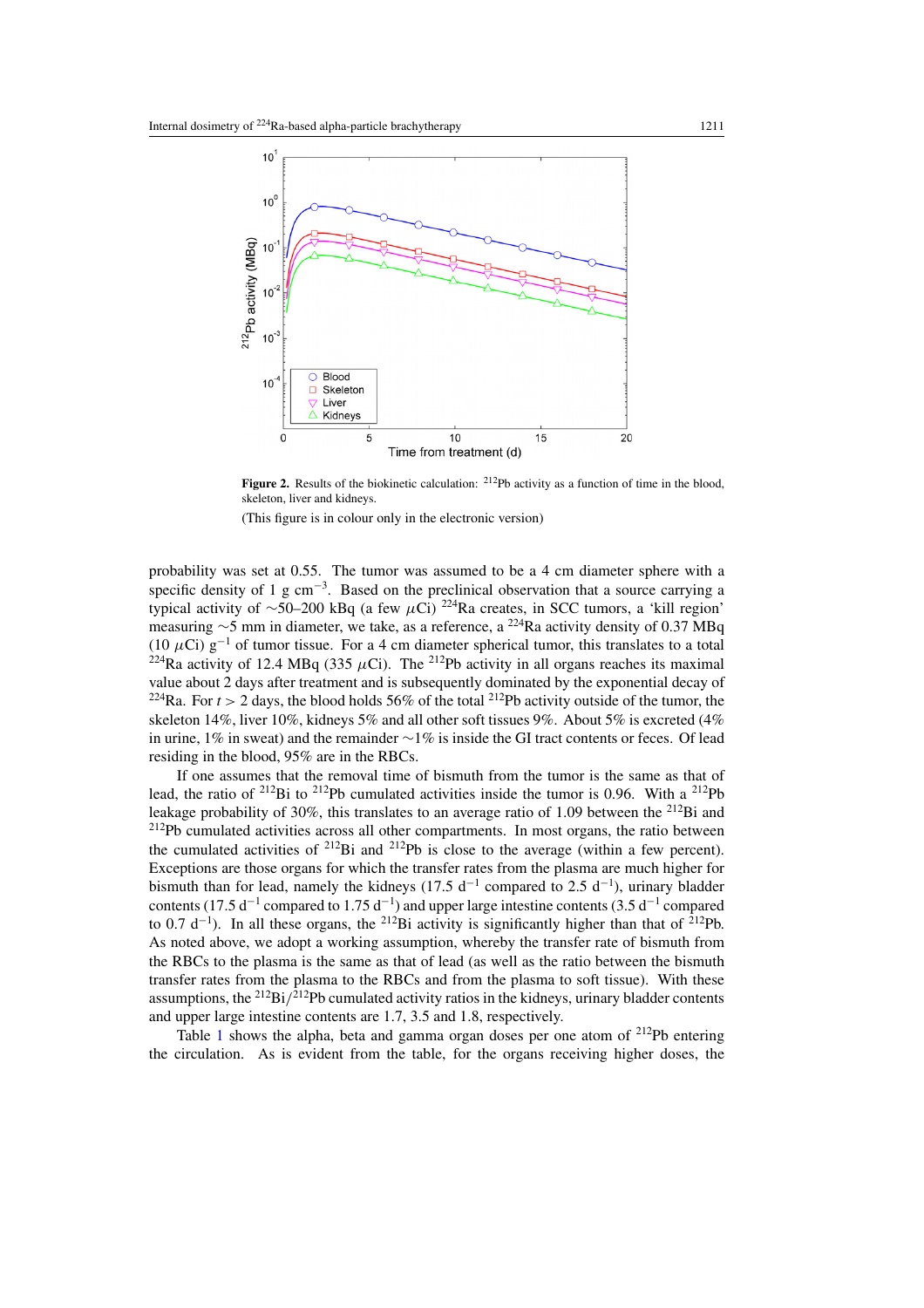|                            | Dose (Gy per <sup>212</sup> Pb atom entering the<br>blood) |                       |                       |  |  |  |
|----------------------------|------------------------------------------------------------|-----------------------|-----------------------|--|--|--|
| Organ                      | Alpha                                                      | Beta                  | Gamma                 |  |  |  |
| Adrenals                   | $2.8 \times 10^{-14}$                                      | $3.1 \times 10^{-15}$ | $2.3 \times 10^{-15}$ |  |  |  |
| Brain                      | $8.1 \times 10^{-15}$                                      | $9.1\times10^{-16}$   | $5.8\times10^{-16}$   |  |  |  |
| <b>Breasts</b>             | $8.6\times10^{-15}$                                        | $9.7 \times 10^{-16}$ | $8.3\times10^{-16}$   |  |  |  |
| Gall bladder wall          | $8.9\times10^{-15}$                                        | $4.5 \times 10^{-15}$ | $2.6\times10^{-15}$   |  |  |  |
| Lower large intestine wall | $4.2 \times 10^{-14}$                                      | $7.7\times10^{-15}$   | $1.5\times10^{-15}$   |  |  |  |
| Small intestine wall       | $4.1 \times 10^{-14}$                                      | $4.7 \times 10^{-15}$ | $1.6\times10^{-15}$   |  |  |  |
| Stomach wall               | $3.7 \times 10^{-14}$                                      | $4.2 \times 10^{-15}$ | $1.5\times10^{-15}$   |  |  |  |
| Upper large intestine wall | $4.2 \times 10^{-14}$                                      | $8.3 \times 10^{-15}$ | $2.0 \times 10^{-15}$ |  |  |  |
| Heart wall                 | $9.3 \times 10^{-14}$                                      | $1.1 \times 10^{-14}$ | $2.6 \times 10^{-15}$ |  |  |  |
| Kidneys                    | $3.8 \times 10^{-13}$                                      | $4.0 \times 10^{-14}$ | $5.5\times10^{-15}$   |  |  |  |
| Liver                      | $1.0\times10^{-13}$                                        | $1.1\times10^{-14}$   | $3.5\times10^{-15}$   |  |  |  |
| Lungs                      | $8.8\,\times\,10^{-14}$                                    | $9.9 \times 10^{-15}$ | $1.7\times10^{-15}$   |  |  |  |
| Muscle                     | $5.6 \times 10^{-15}$                                      | $6.4 \times 10^{-16}$ | $9.5\times10^{-16}$   |  |  |  |
| Ovaries                    | $1.8\times10^{-14}$                                        | $2.1 \times 10^{-15}$ | $1.4\times10^{-15}$   |  |  |  |
| Pancreas                   | $4.7 \times 10^{-14}$                                      | $5.3\times10^{-15}$   | $2.2\times10^{-15}$   |  |  |  |
| Red marrow                 | $6.7\times10^{-14}$                                        | $4.3\times10^{-15}$   | $1.3\times10^{-15}$   |  |  |  |
| Osteogenic cells           | $2.2\times10^{-13}$                                        | $8.4 \times 10^{-15}$ | $1.3\times10^{-15}$   |  |  |  |
| Skin                       | $1.3 \times 10^{-14}$                                      | $1.4 \times 10^{-15}$ | $5.9\times10^{-16}$   |  |  |  |
| Spleen                     | $5.6\times10^{-14}$                                        | $6.3 \times 10^{-15}$ | $2.1 \times 10^{-15}$ |  |  |  |
| <b>Testes</b>              | $9.3 \times 10^{-15}$                                      | $1.0\times10^{-15}$   | $6.7\times10^{-16}$   |  |  |  |
| Thymus                     | $8.6\times10^{-15}$                                        | $9.7 \times 10^{-16}$ | $1.2\times10^{-15}$   |  |  |  |
| Thyroid                    | $8.6\times10^{-15}$                                        | $9.7 \times 10^{-16}$ | $7.1\times10^{-16}$   |  |  |  |
| Urinary bladder wall       | $1.0\times10^{-13}$                                        | $1.0\times10^{-14}$   | $2.2\times10^{-15}$   |  |  |  |
| Uterus                     | $8.6\times10^{-15}$                                        | $9.7 \times 10^{-16}$ | $1.4\times10^{-15}$   |  |  |  |
| Remainder of body          | $1.1\times10^{-14}$                                        | $1.2 \times 10^{-15}$ | $2.2 \times 10^{-15}$ |  |  |  |

<span id="page-11-0"></span>**Table 1.** Calculated absorbed dose (Gy) per atom of <sup>212</sup>Pb leaking out of the tumor through the blood. The alpha, beta and gamma components are shown separately.

alpha-particle dose is typically one order of magnitude higher than the beta dose (which is usually, but not always, considerably larger than the gamma dose). Taking into account the higher RBE of alpha particles, the low-LET contributions are rather negligible. The calculated doses are relatively robust against changes in the (unknown) transfer rates of bismuth between the plasma and RBCs. For example, a tenfold increase in the transfer rate of bismuth from the RBCs to the plasma leads to a mere 10% increase in the kidney dose and 20% increase in the dose to the urinary bladder wall. In all other organs (including the large intestine), the dose *decreases* by 1–4% for the same change in model parameters.

Another important point regarding table 1 is that the doses are essentially independent of the assumed <sup>212</sup>Pb leakage probability; changing  $P_{\text{leak}}$  (Pb) from 10% to 90% results in a  $1-3\%$  decrease in the dose (per one  $212$ Pb atom leaving the tumor through the blood) in all organs, except for the kidneys (−14%) and urinary bladder wall (−32%) (these variations arise because bismuth is assumed to leave the tumor with the same clearance time as lead). Thus, the table can serve as a basis for calculating the dose for a wide range of leakage probabilities. Knowing the initial <sup>224</sup>Ra activity, <sup>212</sup>Pb desorption probability and (assumed) <sup>212</sup>Pb leakage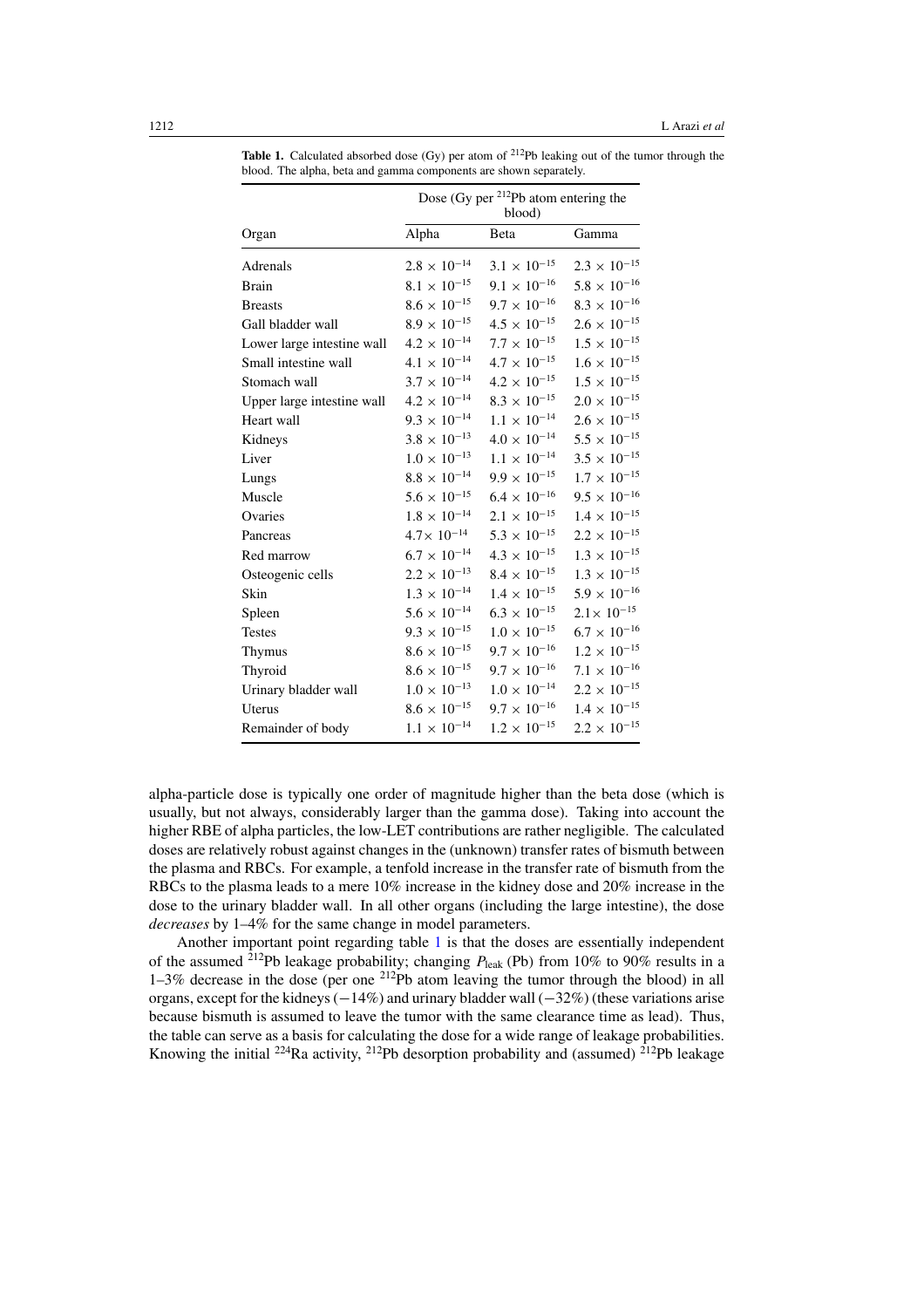<span id="page-12-0"></span>**Table 2.** Estimated alpha-particle tolerance doses and organ doses for a specific example (4 cm tumor treated with  $12.4$  MBq <sup>224</sup>Ra with  $30\%$  <sup>212</sup>Pb leakage). The organs are sorted in ascending order based on the ratio between the tolerance dose and treatment dose. For each organ the table contains the following entries: (1) the clinical detrimental effect; (2) the gamma or x-ray dose causing the specified effect in 1–5% of the patients (in conventionally fractionated EBRT) (Gy); (3) the estimated value of RBE*m*; (4) the estimated alpha-particle tolerance dose (Gy); (5) the calculated alpha particle dose for the specific example in question; (6) the ratio between the estimated alpha-particle tolerance dose and treatment dose for this example.

| Organ                      | Injury                                               | $X$ -ray<br>tolerance<br>dose(Gy) | RBE <sub>m</sub> | Alpha<br>tolerance<br>dose(Gy) | Treatment<br>alpha dose (Gy)<br>4 cm tumor | Tolerance<br>dose/treatment<br>dose |
|----------------------------|------------------------------------------------------|-----------------------------------|------------------|--------------------------------|--------------------------------------------|-------------------------------------|
| Kidneys                    | Nephrosclerosis                                      | 23                                | $4 - 6$          | $4 - 6$                        | 0.35                                       | $11 - 17$                           |
| Red bone marrow            | Hypoplasia                                           | $\overline{2}$                    | $1.8 - 2.5$      | $0.8 - 1.1$                    | 0.063                                      | $13 - 18$                           |
| Ovaries                    | Permanent sterilization                              | $2 - 3$                           | $2 - 5$          | $0.4 - 1.5$                    | 0.017                                      | $24 - 88$                           |
| Liver                      | Liver failure, ascites                               | 35                                | $2 - 5$          | $7 - 18$                       | 0.094                                      | $75 - 190$                          |
| Heart wall                 |                                                      | 40                                | $2 - 5$          | $8 - 20$                       | 0.087                                      | $92 - 230$                          |
| <b>Testes</b>              | Pericarditis, pancarditis<br>Permanent sterilization | $5 - 15$                          |                  | $1 - 7$                        | 0.009                                      | 110-780                             |
|                            |                                                      |                                   | $2 - 5$          |                                |                                            |                                     |
| Lungs                      | Pneumonitis, fibrosis                                | 40                                | $2 - 4$          | $10 - 20$                      | 0.082                                      | $120 - 240$                         |
| Urinary bladder wall       | Ulcer, contracture                                   | 60                                | $2 - 5$          | $12 - 30$                      | 0.096                                      | $125 - 310$                         |
| Lower large intestine wall | Ulcer, stricture                                     | 45                                | 2.5              | 18                             | 0.039                                      | 460                                 |
| Upper large intestine wall | Ulcer, stricture                                     | 45                                | 2.5              | 18                             | 0.039                                      | 460                                 |
| Small intestine wall       | Ulcer, stricture                                     | 45                                | 2.5              | 18                             | 0.039                                      | 460                                 |
| Adrenals                   | Hypoadrenalism                                       | >60                               | $2 - 5$          | $12 - 30$                      | 0.026                                      | $460 - 1150$                        |
| Stomach wall               | Ulcer, stricture                                     | 45                                | 2.5              | 18                             | 0.035                                      | 510                                 |
| Thyroid                    | Hypothyroidism                                       | 45                                | $2 - 5$          | $9 - 22$                       | 0.008                                      | 1130-2750                           |
| Breasts (female)           | Atrophy and necrosis                                 | >50                               | $2 - 5$          | $10 - 25$                      | 0.008                                      | 1250-3130                           |
| <b>Brain</b>               | <b>Necrosis</b>                                      | 50                                | $\overline{4}$   | 12                             | 0.008                                      | 1500                                |
| Skin                       | Ulcer, severe fibrosis                               | 55                                | 3                | 18                             | 0.012                                      | 1500                                |
| Uterus                     | Necrosis, perforation                                | >100                              | $2 - 5$          | $20 - 50$                      | 0.008                                      | 2500-6250                           |
| Muscle (skeletal)          | Atrophy                                              | >100                              | $2 - 5$          | $20 - 50$                      | 0.005                                      | 4000-10000                          |

probability, one can easily calculate the total number of  $^{212}Pb$  atoms entering the circulation and then use the table as a zero-order approximation for calculating the total dose to all organs.

Table 2 shows the calculated alpha-particle dose to all organs for the case of the 4 cm spherical tumor discussed above<sup>8</sup>. For each organ, the table contains the estimated alphaparticle tolerance dose (calculated from the known x-ray tolerance dose and estimated RBE*m*) and associated injury (for x-rays). As noted above the organ doses are relatively insensitive to changes in the unknown parameters of the model (namely the bismuth transfer rates inside the blood). The table shows that the kidneys and red bone marrow can be expected to be the dose-limiting organs. For this specific example, both organs receive a dose smaller by one order of magnitude than the tolerance dose. All other organs (except for the ovaries) are subject to doses two to three orders of magnitude smaller than the tolerance doses.

#### **5. Discussion**

The results presented in table 2 demonstrate that the tolerated  $^{224}$ Ra activity for DART treatments can be expected to be of the order of *>*100–200 MBq (a few mCi). As noted above, based on preclinical data regarding mice-borne SCC and lung tumors (of both murine and human origin), this corresponds to tumors weighing up to a few hundred grams, with

<sup>8</sup> The planned clinical trial will likely focus on smaller tumors.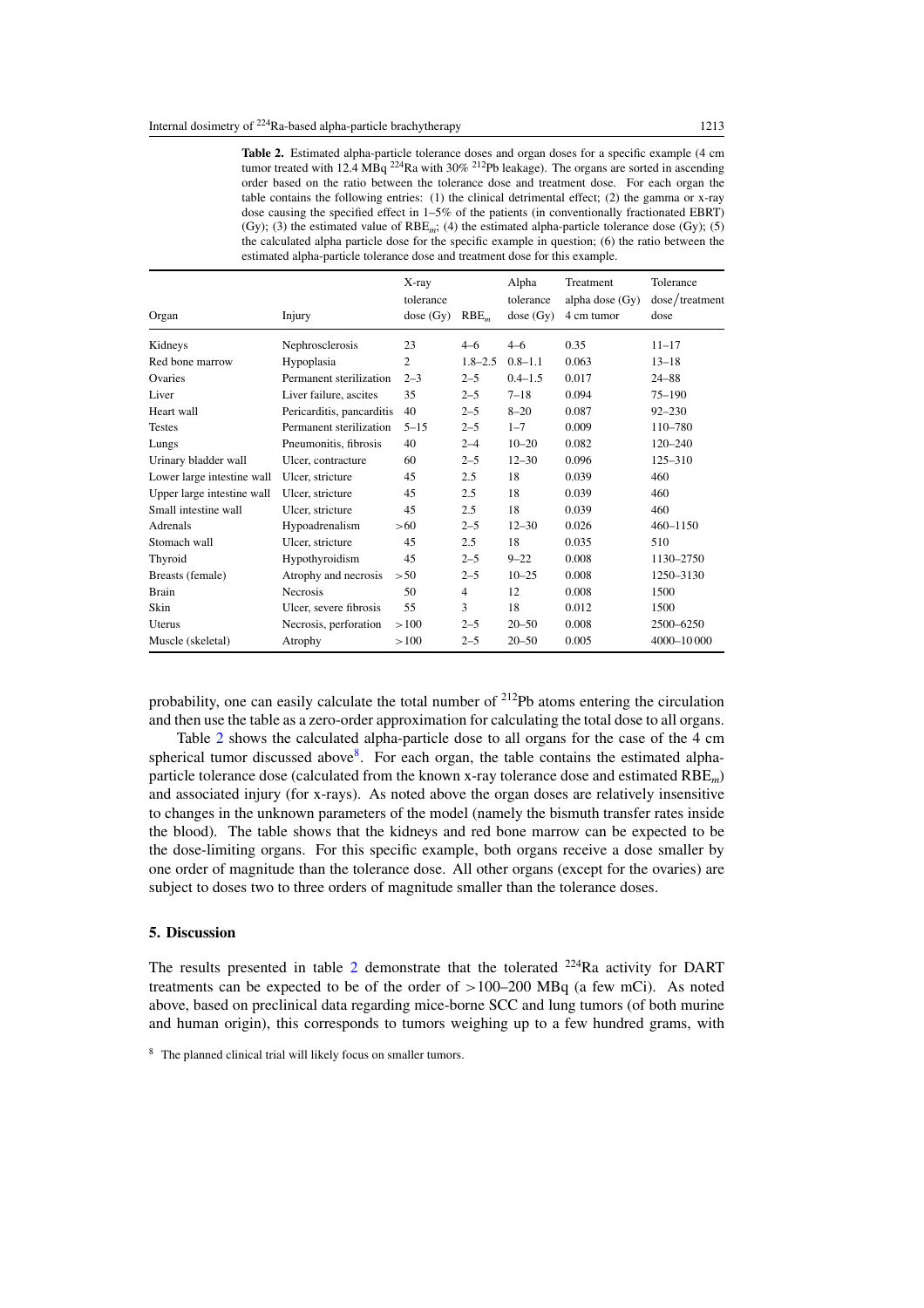a grid of sources spaced ∼5 mm apart. Obviously, DART treatments for well-localized tumors, weighing several dozen grams, can be expected to result in organ doses well below the tolerance levels.

The actual limit on tumor size will, of course, depend on the required  $224Ra$  activity density inside the tumor. Variations in the recommended  $2^{24}$ Ra activity density may arise from differences in the characteristic length scale characterizing the dispersion of  $^{224}$ Ra progeny atoms inside the tumor (which will probably be tumor-dependent), the degree of stochastic variations in the dose at a given distance from the source and the radiosensitivity of the tumor cells. Note that the 224Ra activity density required to achieve a given tumor dose level is highly dependent on the source spacing. In general, decreasing the source spacing allows for a significant reduction in the 224Ra activity density.

A key factor affecting the uptake of  $212$ Pb in healthy organs is its average leakage probability from the tumor  $P_{\text{leak}}$  *(Pb)*. While this parameter will not be known *a priori*, it can be expected to be of the order of a few dozen percent and to generally decrease with increasing tumor size.

The calculated dose in the red bone marrow depends on the assumed values for the absorbed fractions (table S2), which are model dependent. The absorbed fractions employed in the present work are those used by Stabin and Siegel [\(2003\)](#page-17-0) (based on a model developed by K. Eckerman). A more recent work by Watchman *et al* [\(2005](#page-17-0)) shows that when the cellular structure of the bone marrow is taken into consideration and less conservative assumptions are adopted with respect to the location of alpha emitters inside the bone structure, the resulting absorbed fractions are lower by a factor of up to ∼2 relative to the Eckerman model. Thus, the actual bone marrow dose per 212Pb atom leaking from the tumor may be considerably lower than the values appearing in table [1.](#page-11-0) Furthermore, the actual values of the alpha-particle dose to other organs may also be lower than those given above, if one considers that a significant fraction of the alpha-particle energy emitted by blood-borne atoms remains in the blood. Further reduction in the dose to most organs may also result if one relaxes the assumption that all  $^{212}Pb$  atoms leave the tumor inside the plasma in an exchangeable form (i.e. in a chemical form that allows their transport out of the blood). In particular, some 212Pb atoms may leave the tumor bound either to the RBCs (which trap lead for several days) or to plasma proteins which are not exchangeable with other tissues (a feature included in the original Leggett's model).

The present analysis is purely theoretical in nature and should thus be considered as a rough guide for the design of clinical trials. In the course of such trials, which will apply a dose-escalating strategy, blood and urine samples will be routinely collected, providing valuable data on the actual rate of <sup>212</sup>Pb leakage from the tumor and on the radiation response of the red bone marrow and kidneys.

As in all radiation treatments, there is some long-term risk of secondary-cancer induction in the case of DART. In particular, one should take into consideration the risk of long-term induction of kidney cancer (as the kidneys receive the highest dose in the course of DART treatments). However, at least initially, until considerable clinical experience with this new method is gained, DART will likely be employed in the treatment of terminal patients, for whom no other line of therapy may help. For such patients, the risk of secondary cancer induction will probably be of minor importance. With time, based on its performance in clinical trials, DART may potentially be used with curative intent (either as a stand-alone modality or in combination with other treatments, such as external beam radiation therapy), exploiting its ability to deliver therapeutic high-LET doses to radiation-resistant, hypoxic solid tumors without risking nearby structures. When such applications will be considered,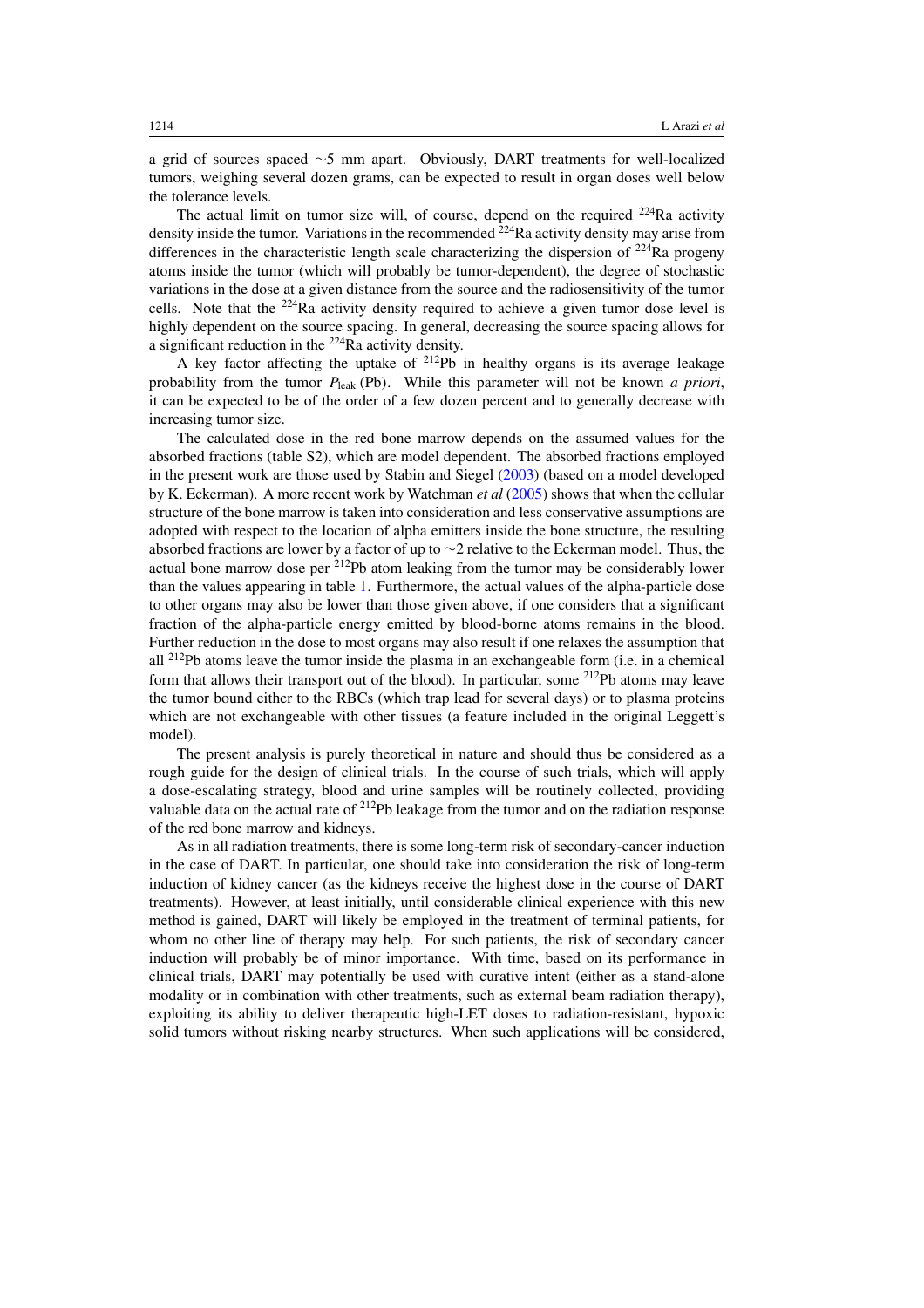<span id="page-14-0"></span>the question of potential long-term complications will have to be revisited and given the proper weight by the medical community.

A final note should be made with respect to the release of  $^{212}Pb$  from the tumor. The fact that the  $^{224}$ Ra decay chain ends with stable lead ( $^{208}$ Pb) may suggest that DART treatments can result in lead toxicity. This concern can be addressed by analyzing the amounts of possibly released activity and corresponding masses involved. Suppose, for example, that a tumor is treated with 200 MBq of  $224$ Ra (which is representative of the limit corresponding to the kidneys*/*red bone marrow tolerance dose). The total number of stable lead atoms released by all sources is  $\sim$  5 × 10<sup>13</sup>, which is equivalent to a total lead mass of 0.017  $\mu$ g. The normal lead blood level is 5  $\mu$ g dl<sup>-1</sup> (or a total of about 250  $\mu$ g in the blood only). Thus, even without considering lead atoms which normally reside outside of the blood, the additional stable lead resulting from a 200 MBq <sup>224</sup>Ra, DART treatment will be  $\sim$ 1.5 × 10<sup>4</sup> times below the normal background.

## **Acknowledgments**

This work was performed in partial fulfillment of the requirements toward a PhD degree of LA and was partially supported by Althera Medical Ltd.

## **Appendix**

In what follows we describe in detail the mathematical model employed in the biokinetic calculation.

212Pb enters the tumor either by directly recoiling from the DART source (following the decay of  $216P_0$  below its surface) or through the decay of  $216P_0$  away from the source, following the recoil of either <sup>220</sup>Rn or <sup>216</sup>Po into the tumor. We denote by  $P_{\text{des}}^{\text{eff}}(P_{\text{b}})$  the effective desorption probability of  $^{212}Pb$  from the source, i.e. the probability that a  $^{212}Pb$  atom enters the tumor for each decay of <sup>224</sup>Ra on the source (typically  $P_{\text{des}}^{\text{eff}}$  (Pb) = 0.5–0.6). We denote by  $N_{\rm Ra}^{\rm src}(t)$  the number of <sup>224</sup>Ra atoms on the source at time *t*, and by  $\Gamma_{\rm Ra}^{\rm src}(t) = \lambda_{\rm Ra} N_{\rm Ra}^{\rm src}(t)$ the <sup>224</sup>Ra activity on the source (with  $\lambda_{\text{Ra}}$  being the radioactive decay constant of <sup>224</sup>Ra). We denote by  $\alpha_{Pb}$  the average clearance rate coefficient of <sup>212</sup>Pb from the tumor (the average time for <sup>212</sup>Pb clearance is  $1/\alpha_{\rm Ph}$ ). Neglecting the short transient of <sup>220</sup>Rn and <sup>216</sup>Po buildup inside the tumor (remembering that their respective half-lives are 55.6 s and 0.15 s), the temporal behavior of the number of <sup>212</sup>Pb atoms inside the tumor,  $N_{\text{Pb}}^{\text{tum}}(t)$  is governed by

$$
\frac{dN_{\rm Pb}^{\rm turn}}{dt} = P_{\rm des}^{\rm eff}(\rm Pb) \Gamma_{\rm Ra}^{\rm src}(t) - (\lambda_{\rm Pb} + \alpha_{\rm Pb}) N_{\rm Pb}^{\rm turn}
$$
(A.1)

where  $\lambda_{Pb}$  is the radioactive decay constant of <sup>212</sup>Pb. Since <sup>224</sup>Ra remains fixed to the source,  $\Gamma_{\text{Ra}}^{\text{src}}(t) = \Gamma_{\text{Ra}}^{\text{src}}(0) e^{-\lambda_{\text{Ra}}t}$  (*t* = 0 being the time of source insertion into the tumor). Furthermore, since the initial <sup>212</sup>Pb activity inside the tumor is zero  $(\Gamma_{Pb}^{tum}(0) = \lambda_{Pb} N_{Pb}^{tum}(0) = 0)$ , we get

$$
\Gamma_{\rm Pb}^{\rm tum}\left(t\right) = \frac{\lambda_{\rm Pb}}{\lambda_{\rm Pb} + \alpha_{\rm Pb} - \lambda_{\rm Ra}} P_{\rm des}^{\rm eff} \left(\rm Pb\right) \Gamma_{\rm Ra}^{\rm src} \left(0\right) \left(e^{-\lambda_{\rm Ra}t} - e^{-(\lambda_{\rm Pb} + \alpha_{\rm Pb})t}\right) \tag{A.2}
$$

where we assumed, for simplicity, that  $\alpha_{\text{Ph}}$  is constant in time.

We define the <sup>212</sup>Pb leakage probability  $P_{\text{leak}}$  *(Pb)* as the probability that a <sup>212</sup>Pb atom released from the source decays outside of the tumor. Equivalently, the leakage probability is the ratio between the number of  $2^{12}Pb$  atoms leaking out of the tumor from source insertion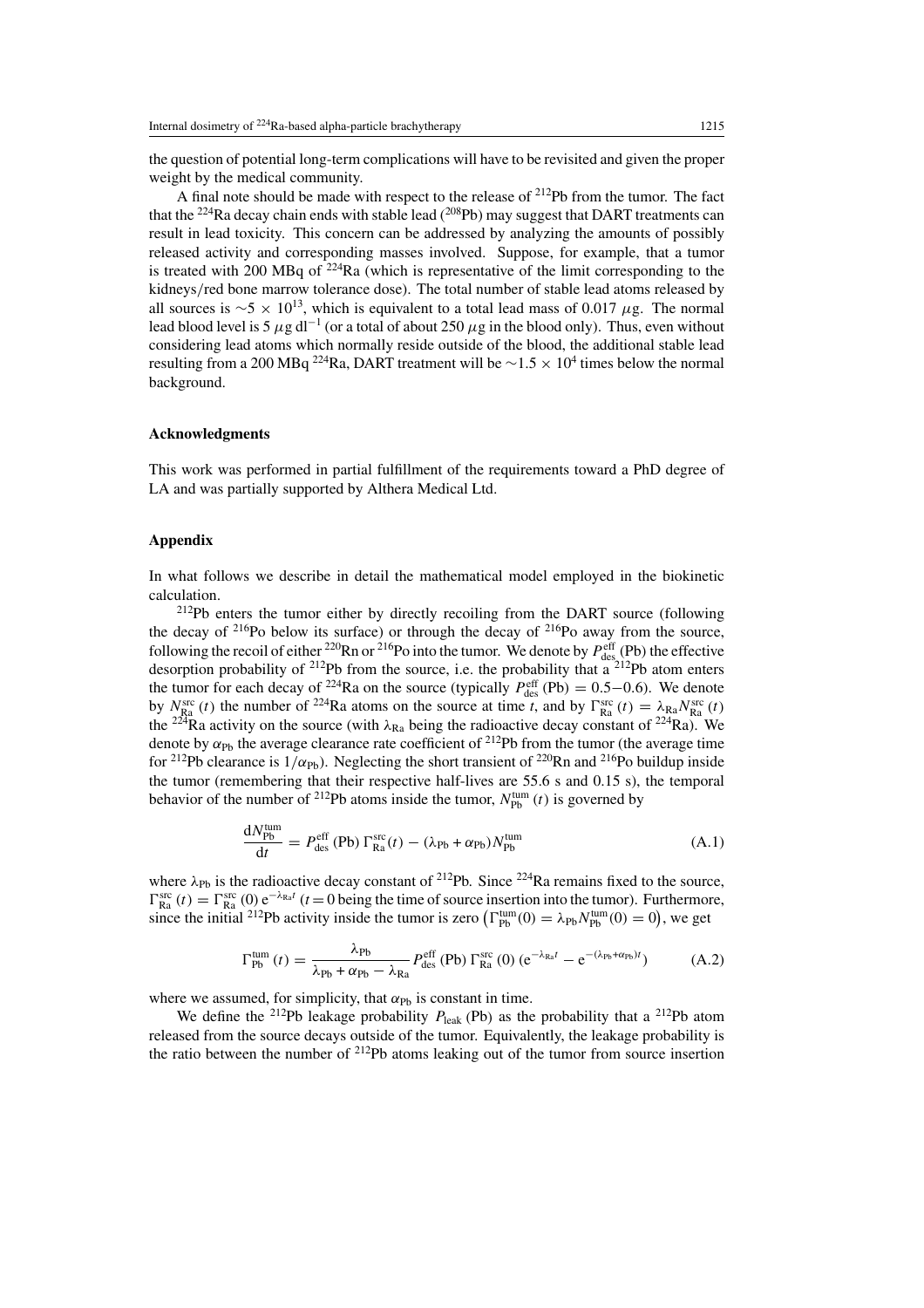to infinity and the number of 212Pb atoms released by the source. Using equations [\(A](#page-14-0)*.*1) and [\(A](#page-14-0)*.*2) we find

$$
P_{\text{leak}}\left(\text{Pb}\right) = \frac{\int_0^\infty \alpha_{\text{Pb}} N_{\text{Pb}}^{\text{tum}}\left(t\right) \, \mathrm{d}t}{\int_0^\infty P_{\text{des}}^{\text{eff}}\left(\text{Pb}\right) \Gamma_{\text{Ra}}^{\text{src}}\left(t\right) \, \mathrm{d}t} = \frac{\alpha_{\text{Pb}}}{\alpha_{\text{Pb}} + \lambda_{\text{Pb}}}.\tag{A.3}
$$

<sup>212</sup>Pb leaving the tumor is assigned to the plasma. Thus, the <sup>212</sup>Pb population in the plasma is governed by

$$
\frac{dN_{\text{Pb,PL}}}{dt} = \sum_{j} \omega_{\text{Pb}} \left( j \to \text{PL} \right) N_{\text{Pb},j} - \left( \sum_{j} \omega_{\text{Pb}} \left( \text{PL} \to j \right) \right) N_{\text{Pb,PL}} - \lambda_{\text{Pb}} N_{\text{Pb,PL}} + \alpha_{\text{Pb}} N_{\text{Pb}}^{\text{tum}} \tag{A.4}
$$

where  $N_{\text{Ph},i}(t)$  is the total number of <sup>212</sup>Pb atoms in the *i*th compartment at time *t* and  $\omega_{\text{Pb}}$   $(i \rightarrow j)$  is the lead transfer rate from compartment *i* to compartment *j*. Note the inclusion of the radioactive decay term  $\lambda_{Pb}N_{Pb,i}$ . For all other compartments, the equations take the form

$$
\frac{dN_{\text{Pb},i}}{dt} = \sum_{j} \omega_{\text{Pb}} (j \to i) N_{\text{Pb},j} - \left( \sum_{j} \omega_{\text{Pb}} (i \to j) + \lambda_{\text{Pb}} \right) N_{\text{Pb},i}.
$$
 (A.5)

Inside the tumor, the bismuth population is governed by

$$
\frac{dN_{\text{Bi}}^{\text{tum}}}{dt} = \lambda_{\text{Pb}} N_{\text{Pb}}^{\text{tum}} - (\lambda_{\text{Bi}} + \alpha_{\text{Bi}}) N_{\text{Bi}}^{\text{tum}} \tag{A.6}
$$

with similar notation as equation [\(A](#page-14-0).1). Note that <sup>212</sup>Bi is assumed to enter the tumor only as the decay product of 212Pb outside the source, with no contribution made by direct recoil from the source itself. This is a valid assumption, since the maximum recoil energy imparted to <sup>212</sup>Bi in the beta decay of <sup>212</sup>Pb is 1.46 eV. This limits the direct desorption of <sup>212</sup>Bi from the source to <sup>212</sup>Pb atoms residing on the outermost layer of the source surface, which constitute a negligible fraction of the total  $^{212}Pb$  population on the source. Preclinical data from mice tumors (Arazi *et al* [2007](#page-16-0)) show that the activity ratio of <sup>212</sup>Bi to <sup>212</sup>Pb inside the tumor is  $1.0 \pm 0.1$ , implying that  $\alpha_{\text{Bi}}$  is significantly smaller than  $\lambda_{\text{Bi}}$ . The equation governing the <sup>212</sup>Bi population in the plasma is

$$
\frac{dN_{\text{Bi,PL}}}{dt} = \sum_{j} \omega_{\text{Bi}} (j \to \text{PL}) N_{\text{Bi},j} - \left( \sum_{j} \omega_{\text{Bi}} (\text{PL} \to j) \right) N_{\text{Bi,PL}} + \lambda_{\text{Pb}} N_{\text{Pb,PL}} - \lambda_{\text{Bi}} N_{\text{Bi,PL}} + \alpha_{\text{Bi}} N_{\text{Bi}}^{\text{tum}}.
$$
\n(A.7)

In all other compartments (other than bone volume),

$$
\frac{dN_{\text{Bi},i}}{dt} = \lambda_{\text{Pb}} N_{\text{Pb},i} + \sum_{j} \omega_{\text{Bi}} (j \to i) N_{\text{Bi},j} - \left( \sum_{j} \omega_{\text{Bi}} (i \to j) + \lambda_{\text{Bi}} \right) N_{\text{Bi},i}.
$$
 (A.8)

In the bone volume compartments,

$$
\frac{dN_{\text{Bi},i}}{dt} = \lambda_{\text{Pb}} N_{\text{Pb},i} - \lambda_{\text{Bi}} N_{\text{Bi},i}.
$$
\n(A.9)

The final outcome of the biokinetic calculation for  $^{212}Pb$  and  $^{212}Bi$  is the total number of decays (cumulated activities) of both nuclides in each of the model compartments:  $\tilde{A}_{Pb,i}$  and  $\tilde{A}_{Bi,i}$ ,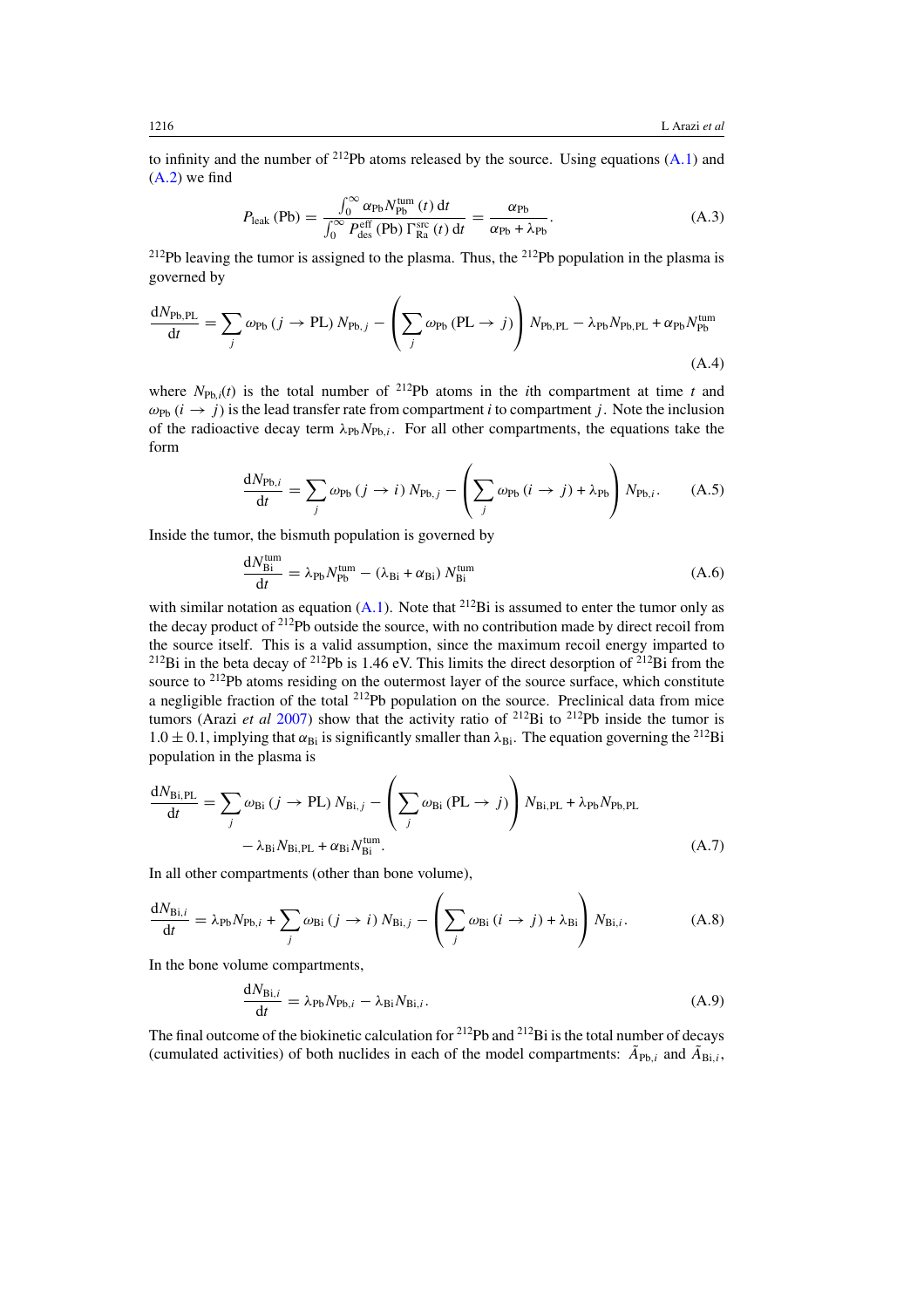<span id="page-16-0"></span>where

$$
\tilde{A}_{k,i} = \int_0^\infty \lambda_k N_{k,i}(t) \, \mathrm{d}t. \tag{A.10}
$$

The total number of decays of  $^{212}$ Po and  $^{208}$ Tl in each compartment is taken as 0.64 and 0.36 times that of <sup>212</sup>Bi, respectively (reflecting the respective branching ratios of <sup>212</sup>Bi decay),  $\tilde{A}_{\text{Po},i} = 0.64 \tilde{A}_{\text{Bi},i}, \tilde{A}_{\text{Ti},i} = 0.36 \tilde{A}_{\text{Bi},i}.$ 

## **References**

- Allen B J 2006 Internal high linear energy transfer (LET) targeted radiotherapy for cancer *Phys. Med. Biol.* **51** [R327–41](http://dx.doi.org/10.1088/0031-9155/51/13/R19)
- Arazi L, Cooks T, M, Keisari Y and Kelson I 2007 Treatment of solid tumors by interstitial release of recoiling short-lived alpha emitters *Phys. Med. Biol.* **52** [5025–42](http://dx.doi.org/10.1088/0031-9155/52/16/021)
- Barendsen G W, Koot C J, Van Kersen G R, Bewley D K, Field S B and Parnell C J 1966 The effect of oxygen on impairment of the proliferative capacity of human cells in culture by ionizing radiations of different LET *Int. J. Radiat. Biol. Relat. Stud. Phys. Chem. Med.* **10** [317–27](http://dx.doi.org/10.1080/09553006614550421)
- Bedford J S and Mitchell J B 1973 Dose-rate effects in synchronous mammalian cells in culture *Radiat. Res.* **54** [316–27](http://dx.doi.org/10.2307/3573709)
- Brechbiel M W 2007 Targeted *α*-therapy: past, present, future? *Dalton Trans.* **21** [4918–28](http://dx.doi.org/10.1039/b704726f)
- Chérel M, Davodeau F, Kraeber-Bodéré F and Chatal J F 2006 Current status and perspectives in alpha radioimmunotherapy *Q J. Nucl. Med. Mol. Imaging* **50** 322–9
- Cooks T, Arazi L, Efrati M, Schmidt M, Marshak G, Kelson I and Keisari Y 2009a Interstitial wires releasing diffusing alpha emitters combined with chemotherapy improved local tumor control and survival in squamous cell carcinoma-bearing mice *Cancer* **115** [1791–801](http://dx.doi.org/10.1002/cncr.24191)
- Cooks T, Arazi L, Schmidt M, Marshak G, Kelson I and Keisari Y 2008 Growth retardation and destruction of experimental squamous cell carcinoma by interstitial radioactive wires releasing diffusing alpha-emitting atoms *Int. J. Cancer* **122** [1657–64](http://dx.doi.org/10.1002/ijc.23268)
- Cooks T, Schmidt M, Bittan H, Lazarov E, Arazi L, Kelson I and Keisari Y 2009b Local control of lung derived tumors by diffusing alpha-emitting atoms released from intratumoral wires loaded with radium-224 *Int. J. Radiat. Oncol. Biol. Phys.* **74** [966–73](http://dx.doi.org/10.1016/j.ijrobp.2009.02.063)
- Couturier O, Supiot S, Degraef-Mougin M, Faivre-Chauvet A, Carlier T, Chatal J F, Davodeau F and Cherel M 2005 Cancer radioimmunotherapy with alpha-emitting nuclides *Eur. J. Nucl. Med. Mol. Imaging* **32** [601–14](http://dx.doi.org/10.1007/s00259-005-1803-2)
- Goodhead D T 1999 Mechanisms for the biological effectiveness of high-LET radiations *J. Radiat. Res. (Tokyo)* **40** [Suppl 1–13](http://dx.doi.org/10.1269/jrr.40.S1)
- Hall E J 1994 *Radiobiology for the Radiologist* 4th edn (Philadelphia, PA: Lippincott-Raven)
- ICRP 1984 Nonstochastic effects of ionizing radiation *ICRP Publication 41 (Ann. of the ICRP* vol 14*)* (Oxford: Pergamon)
- ICRP 1989 RBE for deterministic effects *ICRP Publication 58 (Ann. of the ICRP* vol 20*)* (Oxford: Pergamon)
- ICRP 1993 Age-dependent doses to members of the public from intake of radionuclides: part 2. Ingestion dose coefficients *ICRP Publication 67 (Ann. of the ICRP* vol 23*)* (Oxford: Pergamon)
- ICRP 2002 Basic anatomical and physiological data for use in radiological protection: reference values *ICRP Publication 89 (Ann. of the ICRP* vol 32*)* (Oxford: Pergamon)
- Jurcic J G *et al* 2002 Targeted alpha particle immunotherapy for myeloid leukemia *Blood* **100** 1233–9
- Jurcic J G 2005 Immunotherapy for acute myeloid leukemia *Curr. Oncol. Rep.* **7** [339–46](http://dx.doi.org/10.1007/s11912-005-0060-7)
- Kennel S J, Boll R, Stabin M, Schuller H M and Mirzadeh S 1999 Radioimmunotherapy of micrometastases in lung with vascular targeted 213Bi *Br. J. Cancer* **80** [175–84](http://dx.doi.org/10.1038/sj.bjc.6690337)
- Kneifel S *et al* 2006 Local targeting of malignant gliomas by the diffusible peptidic vector 1,4,7,10tetraazacyclododecane-1-glutaric acid-4,7,10-triacetic acid-substance p *Clin. Cancer Res.* **12** [3843–50](http://dx.doi.org/10.1158/1078-0432.CCR-05-2820)
- Leggett R W 1993 An age-specific kinetic model of lead metabolism in humans *Environ. Health Perspect.* **101** [598–616](http://dx.doi.org/10.2307/3431645)
- Mulford D A, Scheinberg D A and Jurcic J G 2005 The promise of targeted alpha-particle therapy *J. Nucl. Med.* **46** (Suppl.) 199S–204S
- Schmidt D *et al* 2004 Phase I clinical study on alpha-therapy for non Hodgkin lymphoma *Proc. 4th Alphaimmunotherapy Symp. (Düsseldorf, Germany, June 28-29)* ed A Morgenstern

Stabin M G 2006 Nuclear medicine dosimetry *Phys. Med. Biol.* **51** [R187–202](http://dx.doi.org/10.1088/0031-9155/51/13/R12)

Stabin M G 2009 OLINDA*/*EXM 1.1 (computer code documentation)